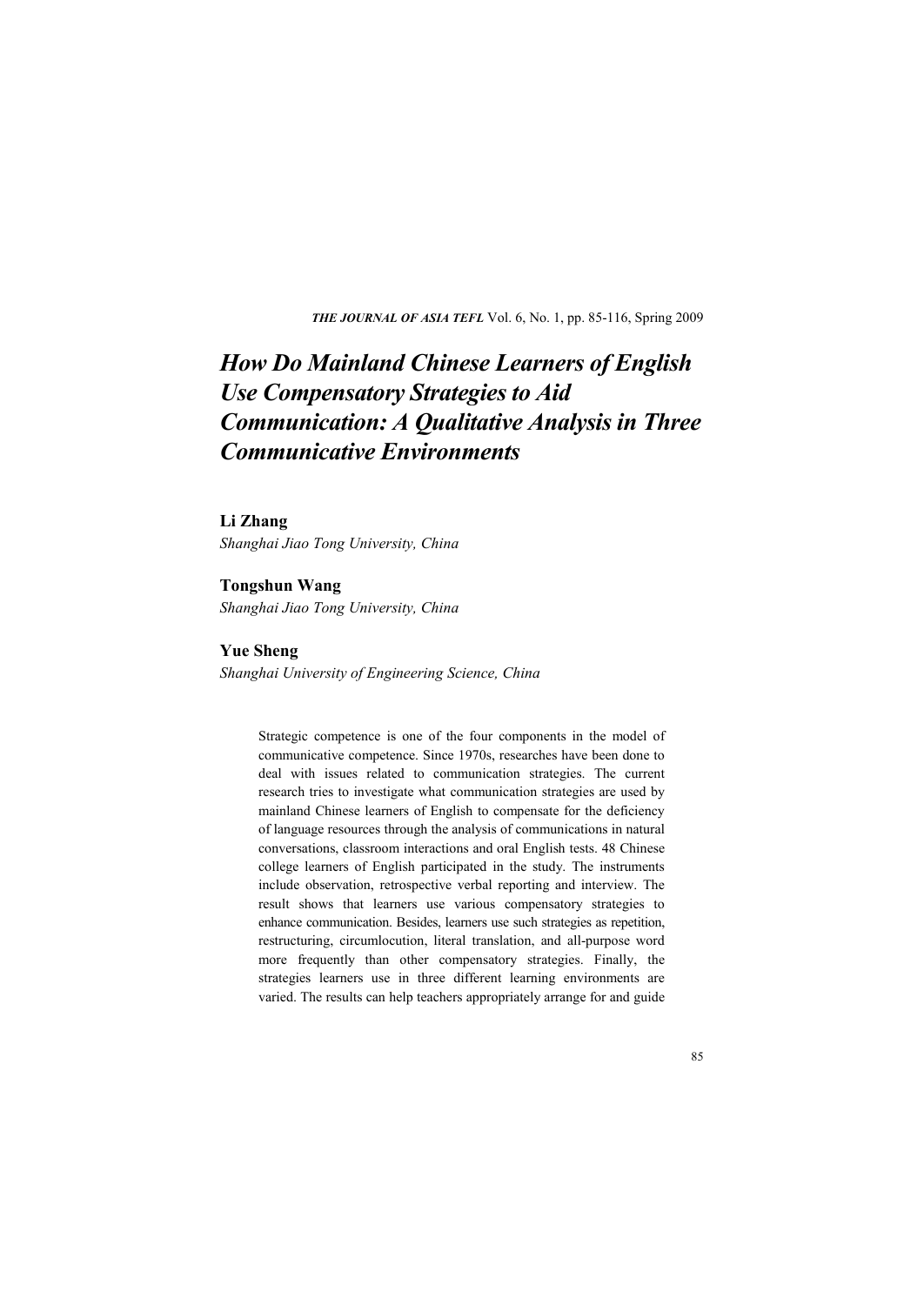the training and teaching of communication strategies according to different learning situations. It will also inform learners of what strategies are over-used or under-used and how to use compensatory strategies consciously to enhance successful communication.

**Key words: compensatory strategies, qualitative analysis, natural conversations, classroom interactions, oral English tests**

# **INTRODUCTION**

Studies in second and foreign language learning have laid much emphasis on the development of communicative competence. One of its components communication strategies (CSs) is still a big interest for many researchers today (Gullberg, 2006; Macaro, 2006; Maleki, 2007; Nakatani, 2005, 2006) because the employment of CSs is considered very important in solving communicative problems and facilitating the success in communication. Without strategic competence, learners with a firm knowledge of grammar and a wide range of vocabulary may sometimes find it hard to carry out their communicative intent (Dörnyei, 1995). This is the case for many Chinese learners of English, but there are still others who consciously or unconsciously use CSs to aid communication and become successful speakers of English. This article tries to investigate how mainland Chinese learners use compensatory strategies in three different communicative environments: natural conversations, classroom interactions and oral tests. The reason for the focus on compensatory strategies is that the employment of such strategies will result in the successful conveyance of meaning rather than the mere maintenance of conversation. They are usually considered the most important part among all types of CSs because compensatory strategies serve as the most effective way to a successful communication.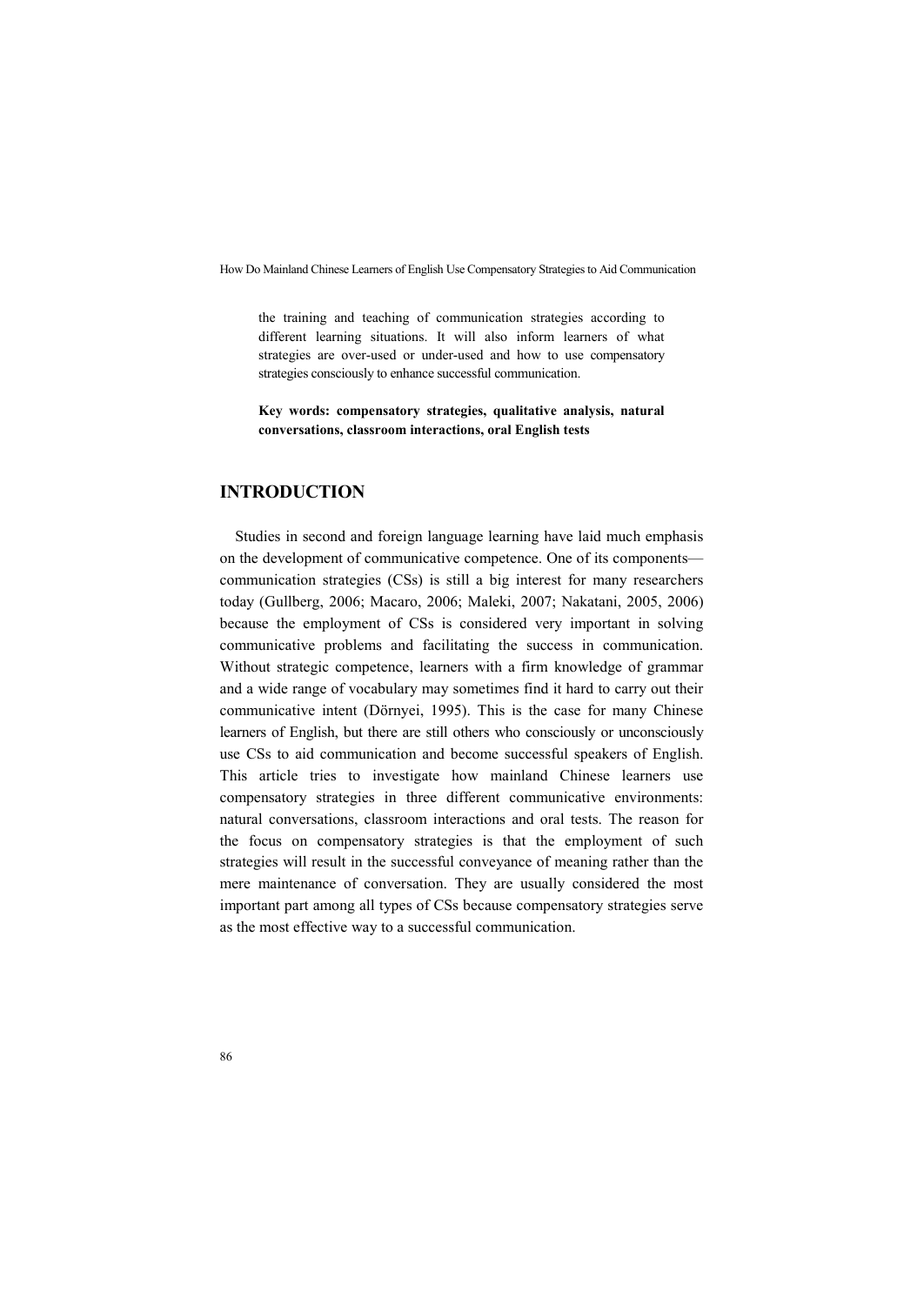# **THEORETICAL BACKGROUND**

The approaches to defining CSs generally fall into two major categories: the interactional approach and the psycholinguistic approach (Ellis, 1994). The former views CSs from a social perspective and emphasizes the interactional aspect of CSs. CSs are defined as "mutual attempt of two interlocutors to agree on a meaning in situations where requisite meaning structures do not seem to be shared" (Tarone, 1980, p. 65). The latter examines the psychological and cognitive aspects of CSs. CSs are "potentially conscious plans for solving what to an individual presents itself as a problem in reaching a particular communicative goal" (Færch & Kasper, 1983, p. 36). Compensatory strategies, as the most important component of CSs, refer to the adoption of an alternative plan to compensate for the deficiency of linguistic resources in order to fulfill the communicative purpose.

The classifications of compensatory strategies are different in various taxonomies of CSs. The most frequently referred taxonomy is put forward by Tarone (1977). The five groups of CSs in the taxonomy manifest different approaches employed in conversations to achieve communicative goals. Paraphrase and conscious transfer are the two groups that manifest the characteristics of compensatory strategies. In the category of paraphrase are strategies as approximation, word coinage, circumlocution while conscious transfer involves literal translation and language switch.

Based on the mode of speech production, Færch and Kasper's (1983) taxonomy of CSs comprises achievement strategies and avoidance strategies. In achievement strategies are L1 or L3 (a language other than L1 or L2) strategies and interlanguage strategies, which bear the characteristics of compensatory strategies. The former includes code-switching, foreignizing and the latter are composed of substitution, generalization, exemplification, word-coining, restructuring and description.

The taxonomy presented in the Nijmegen project has reduced the classification of CSs to two succinct items: the conceptual strategies and the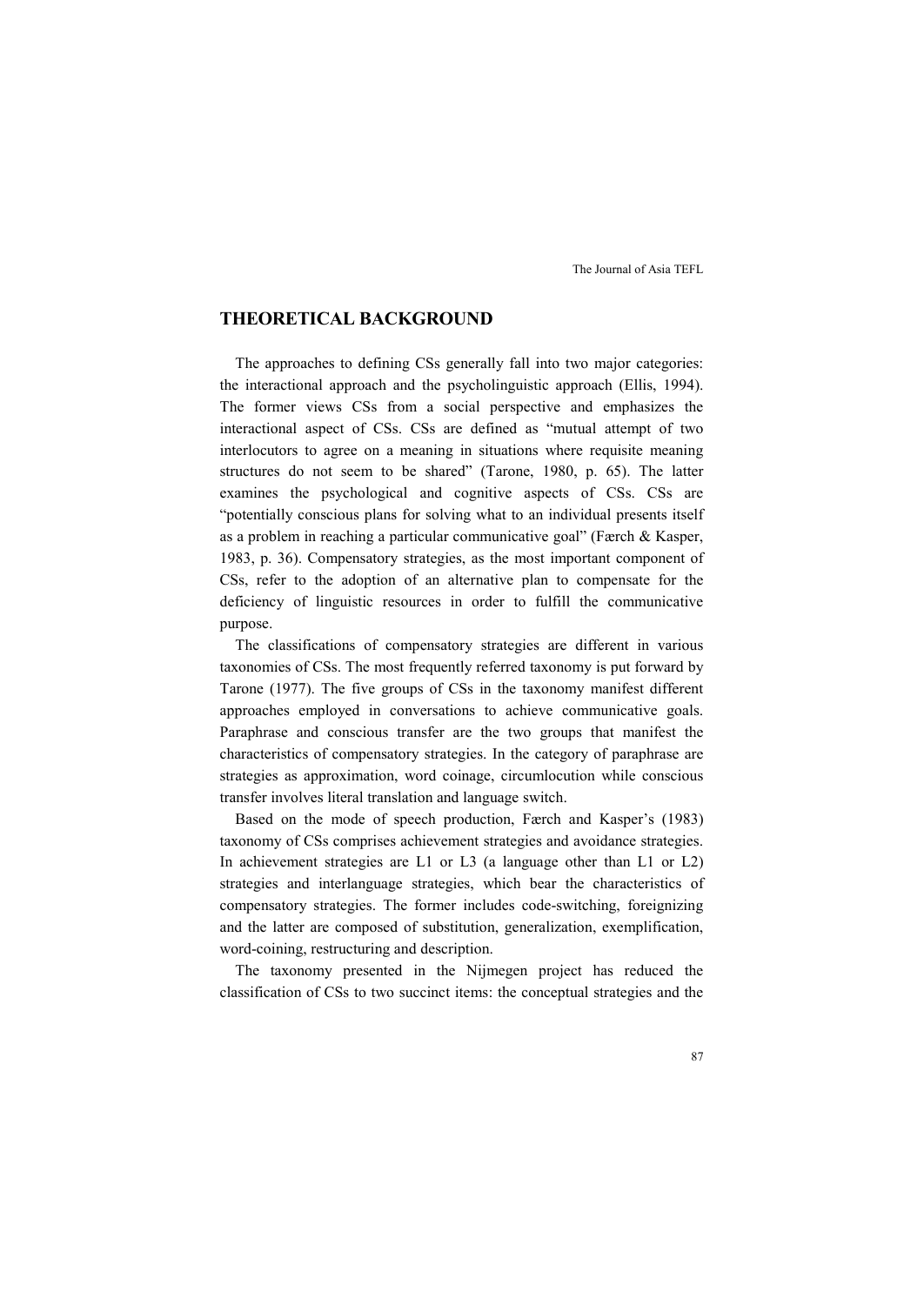linguistic/code strategies, which serve the function of compensation. The former is concerned with an individual's knowledge of properties of the concept while the latter is related with an individual's knowledge of a word form. The following is a demonstration of this two-way taxonomy, with examples to clarify the meaning of each component.

- 1. Conceptual strategies—manipulating the target concept to make it expressible through available linguistic resources
	- a) Analytic strategies—specifying characteristic features of the concept (e.g. circumlocution, description, and paraphrase)
	- b) Holistic strategies—using a different concept which shares characteristics with the target item (e.g. a superordinate, coordinate, or subordinate term)
- 2. Linguistic / code strategies—manipulating the speaker's linguistic knowledge
	- a) Morphological creativity—creating a new word by applying L2 morphological rules to an L2 word (e.g. grammatical word coinage)
	- b) Transfer (e.g. borrowing, foreignizing, and literal translation)

Like the previous classifications, compensatory strategies in the current study are still made up of conceptual strategies (including holistic and analytic strategies) and code strategies. Although the general classification bears some similarities to that presented in Nijmegen project, specific CSs included are different. For example, formulaic speech is considered a holistic strategy because formulaic speech is usually stored in mind as a semantic whole and used as one single concept. Word coinage is not merely a code strategy because semantic word coinage is taken as an analytic strategy in that the employment of such a strategy involves analyzing the meaning of each word and combining them to make a new word, which may not exist. The following table shows all the compensatory strategies, which serve as the foundation of the current research. It is part of the whole taxonomy of CSs developed by means of Confirmative Factor Analysis (Zhang, 2004).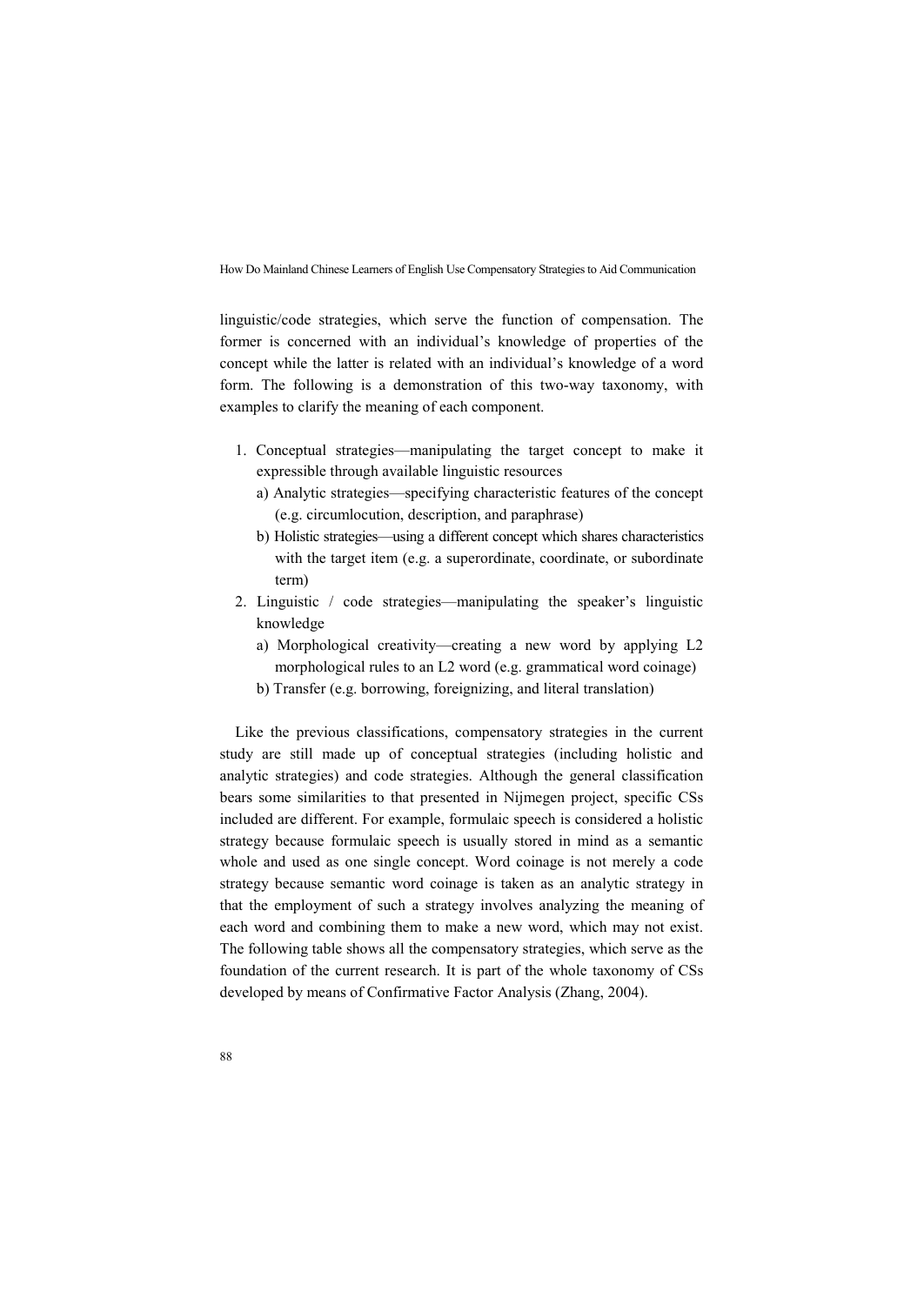|                                         |                               | TABLE 1                  |  |  |
|-----------------------------------------|-------------------------------|--------------------------|--|--|
| The Taxonomy of Compensatory Strategies |                               |                          |  |  |
|                                         |                               | Formulaic speech         |  |  |
|                                         | Holistic                      | Synonym                  |  |  |
| Conceptual<br><b>Strategies</b>         | Strategies                    | Superordinate term       |  |  |
|                                         |                               | All-purpose word         |  |  |
|                                         | Analytic<br><b>Strategies</b> | Exemplification          |  |  |
|                                         |                               | Repetition               |  |  |
|                                         |                               | Restructuring            |  |  |
|                                         |                               | Circumlocution           |  |  |
|                                         |                               | Semantic word coinage.   |  |  |
|                                         |                               | Grammatical word coinage |  |  |
| Code Strategies                         |                               | Borrowing/code switching |  |  |
|                                         |                               | Literal translation      |  |  |

**THE STUDY**

On the basis of the theoretical considerations, a qualitative analysis is conducted to investigate what strategies Chinese college learners of English employ to compensate for deficiency of linguistic resources in communications in the natural conversations, classroom interactions and oral English tests. The purpose of the study is to support the possibility of the taxonomy by providing examples to explain what each strategy means and to clarify what and how CSs are used by Chinese college learners. Three questions are put forward in the current study:

- 1) What compensatory strategies are employed by Chinese college learners?
- 2) How do they use compensatory strategies in different communicative situations?

# **Subjects**

Altogether 48 subjects participated in the study. They were all postgraduates of non-English majors in Shanghai Jiao Tong University, who have learnt English for more than 10 years. But these learners are better at reading than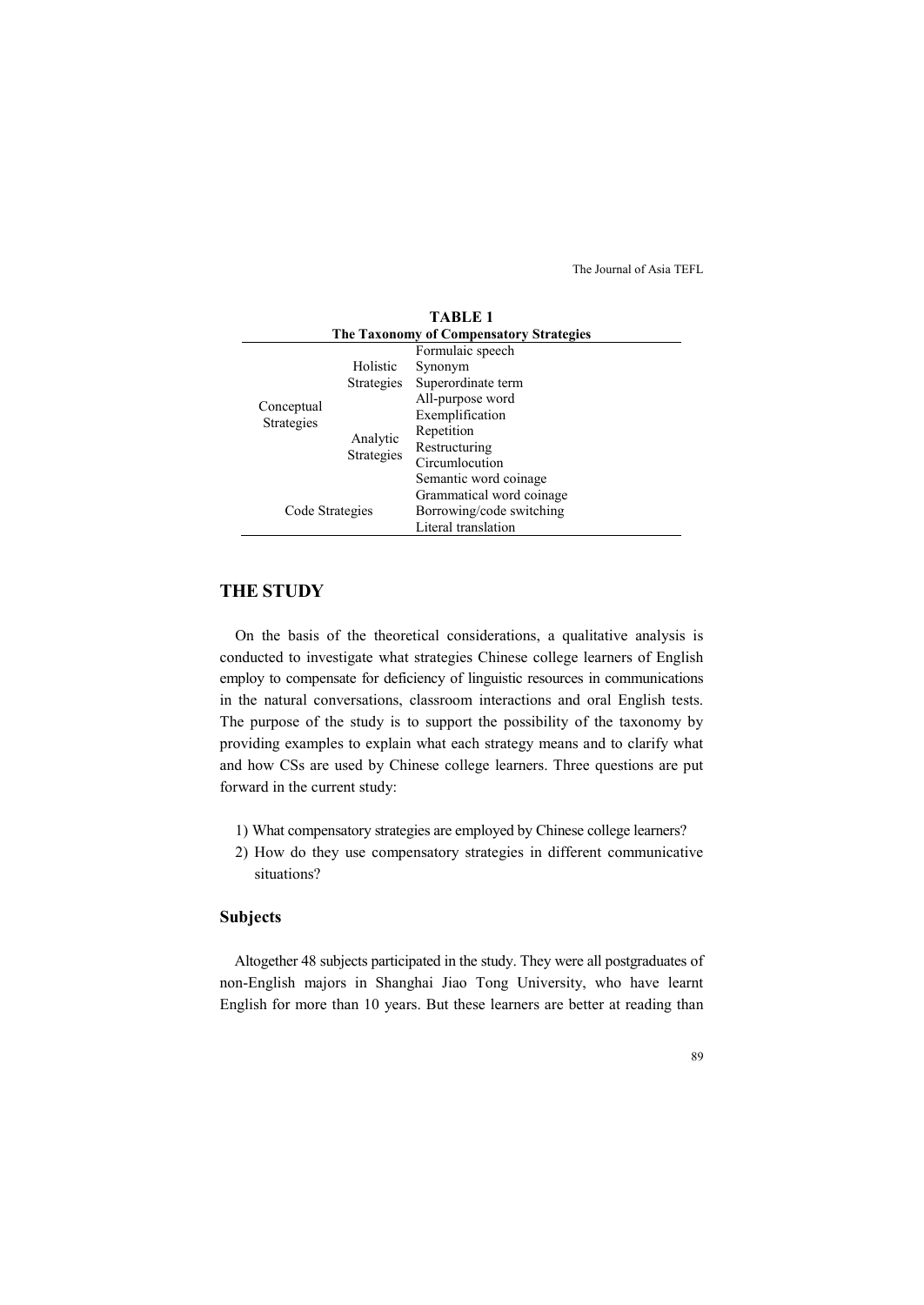speaking owing to the lack of practice in speaking in their previous stages of English learning. They were observed in conversations in natural, classroom and testing environments. Some of the subjects were interviewed retrospectively after the conversation.

## **Instruments**

The instruments employed in the qualitative study were 1) observation, 2) CS markers, 3) verbal reporting (retrospective protocol), and 4) interview.

### *Observation*

The researcher of the study tried to observe conversations in naturalistic, classroom and testing environments. Naturalistic observation was made once a week for a month. The researcher participated in 'free talks' that were held every Friday evening in a native speaker's residence. Meanwhile, she also attended some English classes taught by both the native speaker and by Chinese teachers of English. The classroom observation was carried out twice a week and lasted for almost 2 months. The researcher also observed the subjects' performance in Shanghai Jiao Tong University-Cambridge Spoken English Test (SJTU-CSET). The test consisted of four parts: 1) selfintroduction; 2) individual picture-telling; 3) two-way collaborative task; 4) three-way discussion. All the observation processes were recorded by the researcher so that the conversations can be transcribed and tagged with markers of CSs. The researcher also wrote down the sentence whenever she was unsure of the possible use of CSs so that subjects can be asked to listen to the recorded speech and do retrospection for clarifying the uncertainty in the identification of the use of CSs.

### *CS Markers*

In the current study, CS markers were employed for the identification of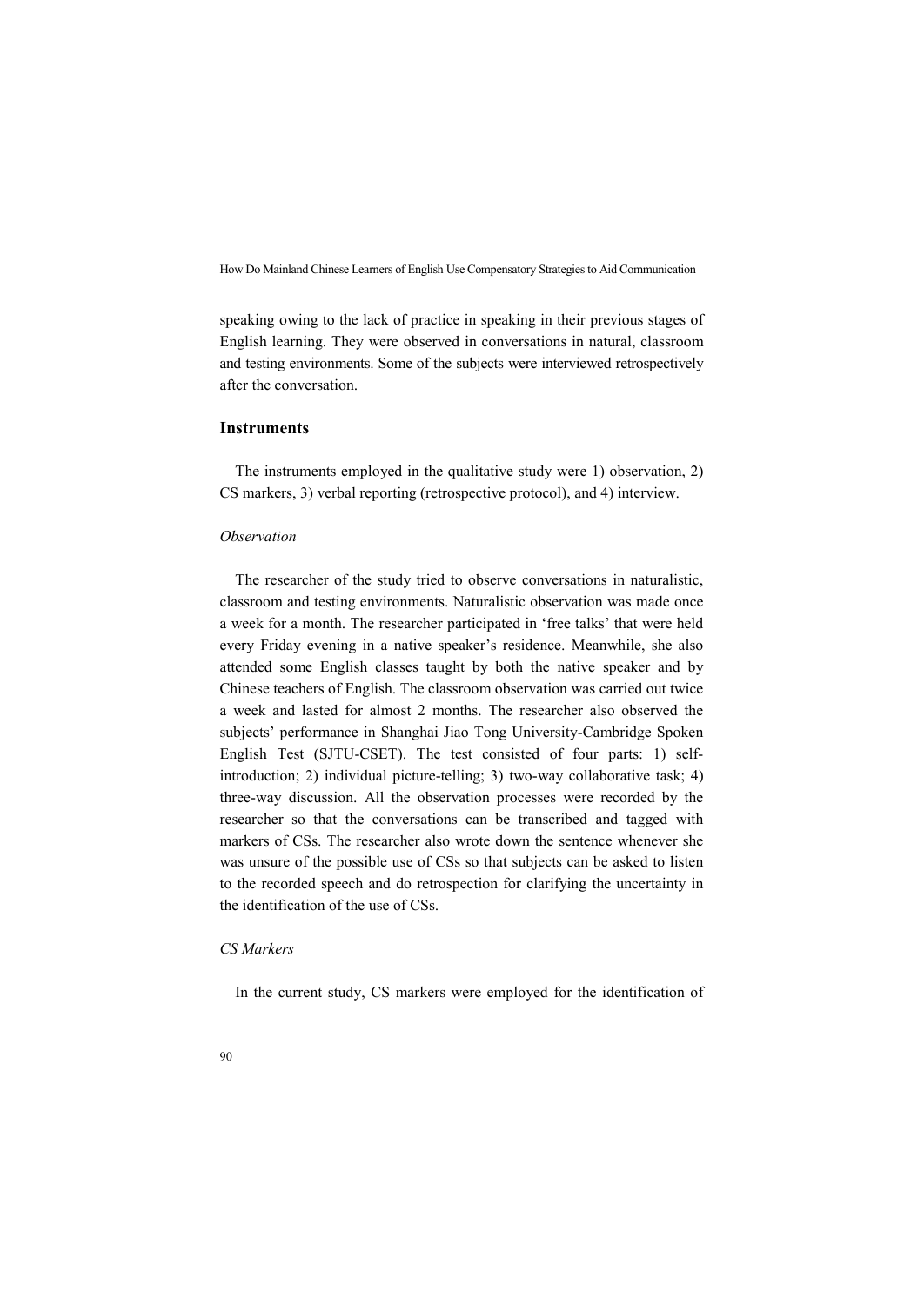CS use in oral communication. Potential markers of CSs such as pauses, repetitions, lengthening of sound, self-repair and rising tone occurred very frequently in the performance data. The following list displays the means by which they were labeled.

| pause                |                                                      |
|----------------------|------------------------------------------------------|
| repetition           | directly shown by the repetition of the letter $(s)$ |
|                      | or word $(s)$ in the utterance                       |
| lengthening of sound |                                                      |
| self-repair          | (SR)                                                 |
| rising tone          |                                                      |

Although the above-mentioned markers can be employed to identify CSs, they are not absolute because the use of CSs is in fact an underlying psychological process (Wager & Firth, 1997). Therefore, the identification of CSs on the basis of strategy markers in performance data has to be supplemented by verbal reporting.

#### *Verbal Reporting*

Owing to the nature of oral communication in which the speaker needs to converse with a listener, a retrospective procedure is therefore the only option in collecting verbal reports in this situation. It was done by requiring individuals to retrospect immediately after the speech production was finished. By using the retrospective protocol, the study aims to gain insight into Chinese college learners' perception of their use of CSs when they are involved in oral English communication.

#### *Interview*

An interview was performed to clarify the data from the retrospective study if some confusing phenomena occurred. The researcher took down notes in the process of interviewing and recorded the content so that it could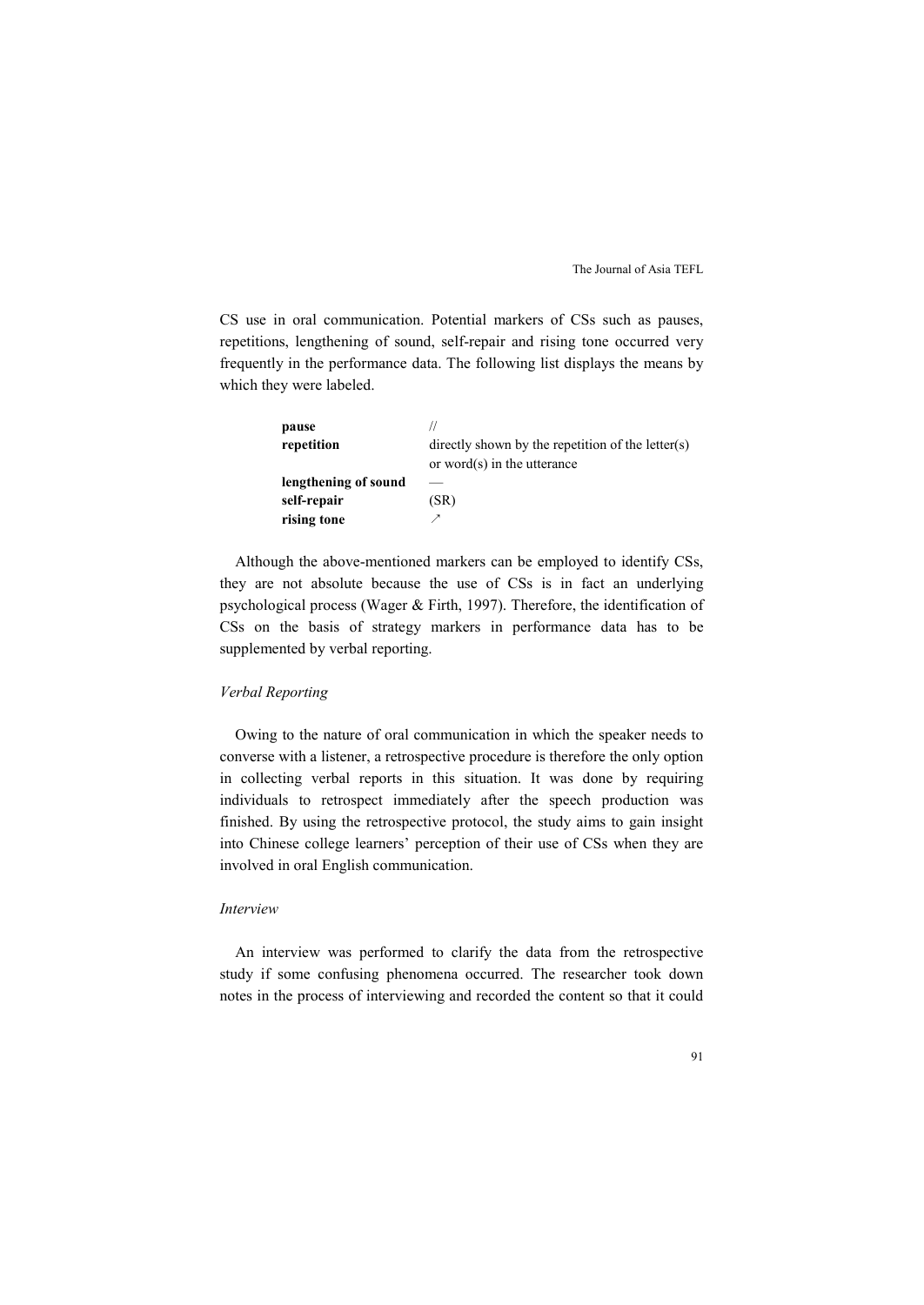later be transcribed and analyzed.

### **Procedure**

The researcher observed and recorded subjects' speech performance in three different communicative environments. She kept notes to ensure that relevant information was noticed, especially the information showing a problem and a possible use of a CS in their utterances. She recorded with an audio tape the whole process of speech performance (altogether 24 sessions) so that subjects could listen to the recording of their speech immediately after their performance and comment on the problems they had encountered. The retrospection was conducted in Chinese and the retrospective comments were recorded and translated. All the speech performance data were transcribed and tagged with CSs on the basis of CS markers and the retrospective analysis. Utterances chosen for detailed analysis were expected to be representative of the whole data and to illustrate all the taxonomic classes.

### **RESULTS AND DISCUSSION**

### **Conceptual Strategies**

Conceptual strategies refer to the strategies that learners use to overcome difficulties in communication by manipulating the concept so that it becomes expressible through their linguistic resources (Kellerman, 1991). Conceptual strategies can be sub-categorized into holistic strategies and analytic strategies.

### **Holistic strategies**

Holistic strategies involve the selection of a different concept, which is similar to the original one, to convey the speaker's intended meaning. They are exemplified by such strategies as formulaic speech, synonym, superordinate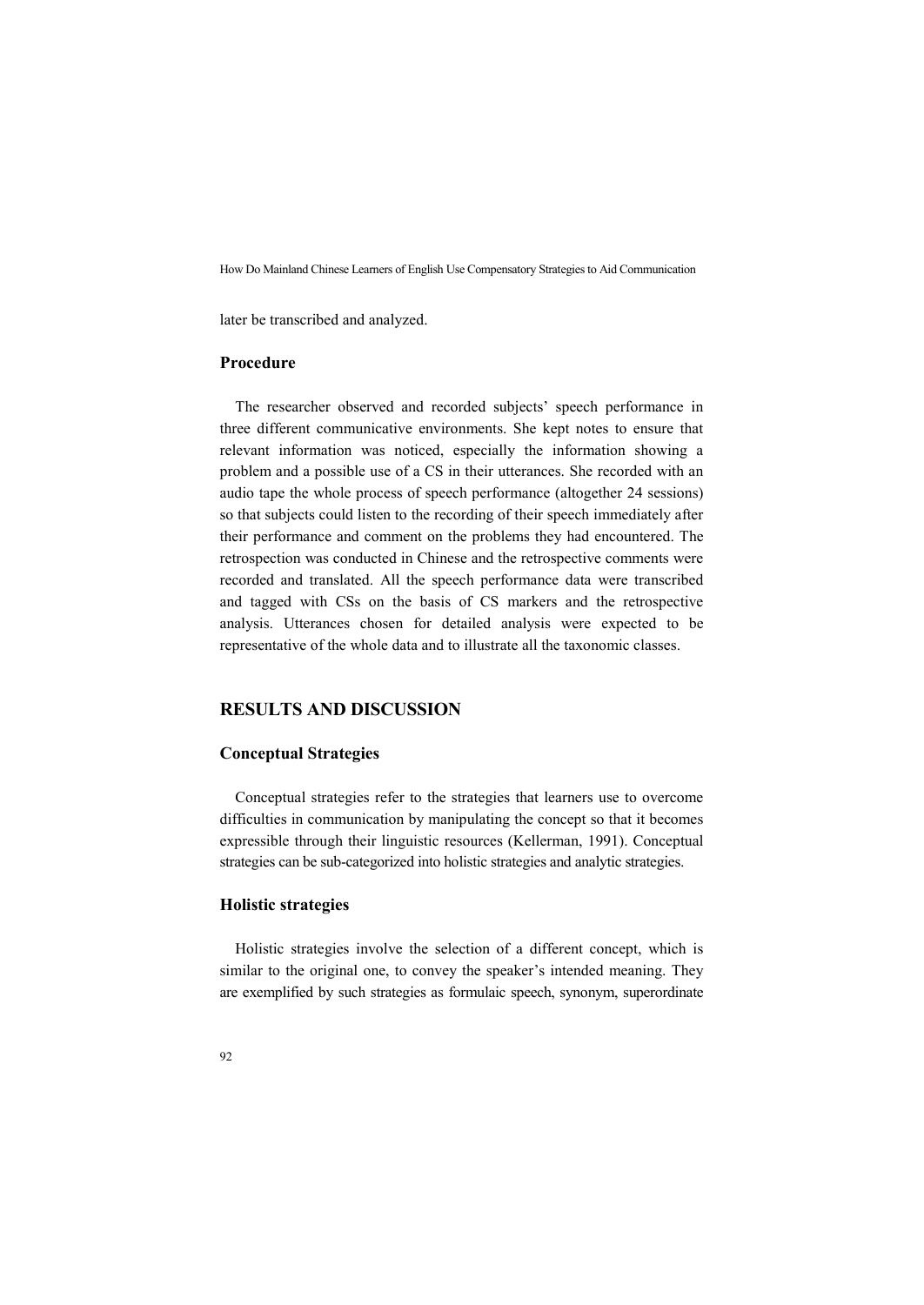term and all-purpose word.

## **Formulaic speech: Using a group of words which function as a fixed speech unit Example 1. (NATURAL)**

- Speaker: There are different ways for us to to stay healthy // and what we need do need to do (SR) is // to find the most suitable way for us. And for me //, *I'd rather* choose basketball.
- **<Retrospective comments>:** When I learned the expression 'I'd rather', my teacher asked us to do some pattern drills. For example, I'd rather not tell you the news; I'd rather go tomorrow. Having practiced again and again, I can utter the phrase automatically when I need to use it.
- **<Explanation>:** The speaker could immediately find the expression since 'I'd rather' was stored as a chunk in his brain. Retrospective comments show that repeated pattern drills can lead to automatic production of the language. Therefore, pattern drills are helpful for learners to learn formulaic speech.

It is found that no matter how many falters there were in the speaker's utterance, the formulaic speech was uttered correctly and readily. The reason why native speakers can manipulate their utterances effortlessly is that they have a rich repertoire of formulaic linguistic knowledge, which reduces processing time in speech production and frees attention capacity for newly created utterance components (Kasper, 1997). Therefore, formulaic speech contributes to both fluency and accuracy of Chinese students' oral communication.

**Synonym: Using a word that has the same, or nearly the same meaning to replace a difficult word**

**Example 1. (NATURAL)**

- Speaker: Oh yeah, I think that is good walking // around college after the dinner. I think it has two two *goods*. One is we can do physical exercises // and we can digest.
- **<Retrospective comments>:** I should have used the word 'hao chu' (benefits) here but I could hardly recall the word. Therefore, I decided to use 'goods' instead,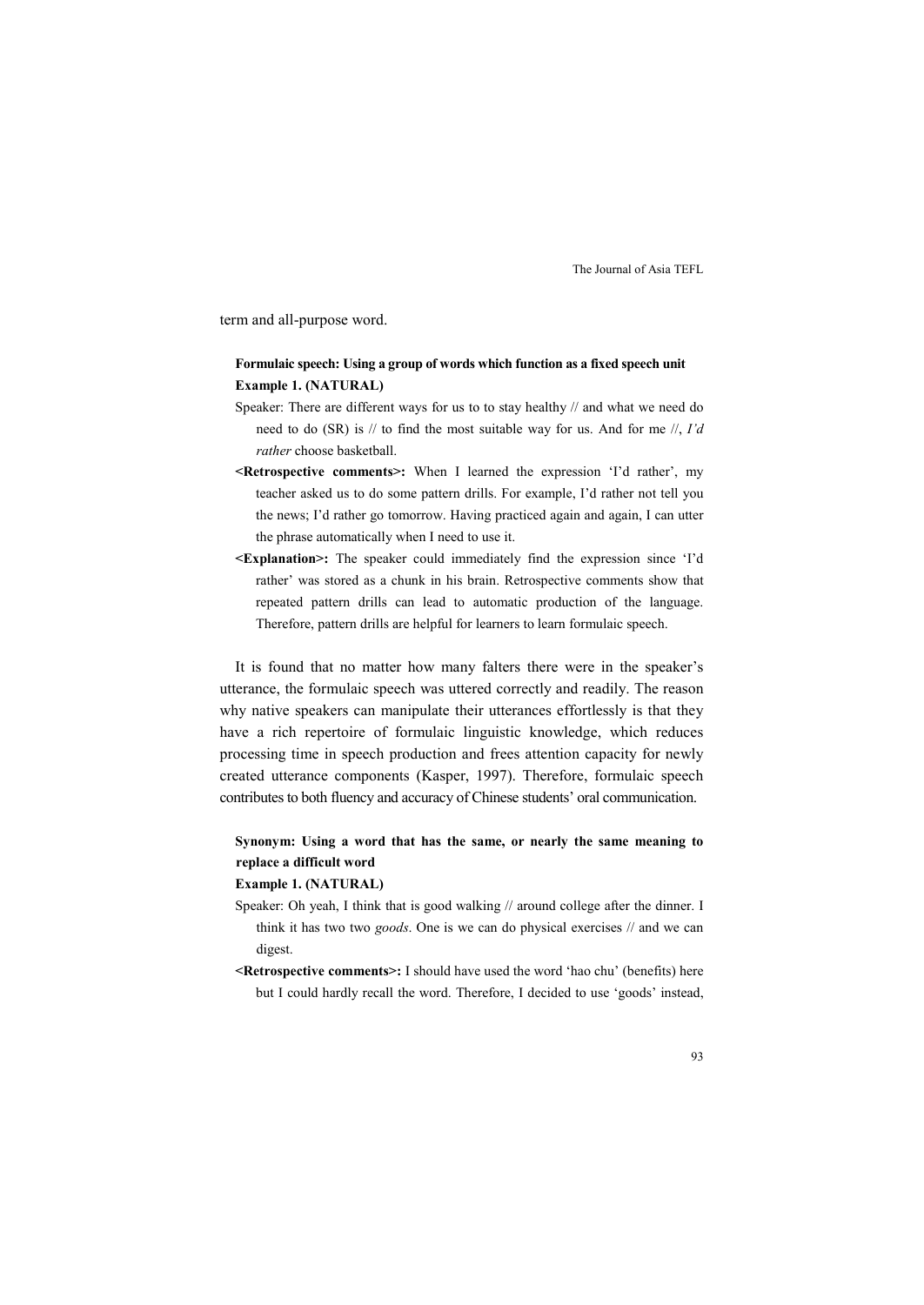thinking that it meant the same thing.

**<Explanation>:** The repetition of the word 'two' indicates that the speaker ran into difficulty in retrieving the target language item. The retrospective comments show that the speaker intended to use 'benefits', but the word was unavailable to him and he therefore decided to use what he thought was its synonym 'goods' to convey his meaning. Although 'good' can be used as a noun, when it is used to mean advantage, it is an uncountable noun. The plural form 'goods' means 'movable properties'. Therefore, the use of the word 'good' as a countable noun meaning something beneficial is not appropriate. Fortunately, the employment of CSs helped him solve the problem, as is shown in this example.

#### **Example 2. (CLASS)**

Teacher: Do you think it is possible to have more commercials on TV?

Student: Yes, I think so. Now since the TV commercials are are only books some some *family tools*.

Teacher: Some refrigerators or air conditioners.

- Student: Yes, so I think it can enlarge the enlarge the // range such as some others…
- **<Retrospective comments>:** What I intended to say is 'jia dian' (household appliances), such as the refrigerator, conditioner, micro-wave oven, washing machine. But its English equivalent was unavailable to me. The expression 'family tools' sounds somewhat similar in meaning.
- **<Explanation>:** The word 'some' was uttered twice, which shows that a problem cropped up when the student attempted to express himself. He used the phrase 'family tools' to substitute for 'household appliances' as 'family' is synonymous to 'household' and 'tools' to 'appliances'. By using this strategy, the student succeeded in conveying his meaning to the teacher, and the teacher showed her understanding by citing some specific household appliances.

#### **Example 3. (SJTU-CSET)**

Speaker 1: No, ah—I still you know, I'd like like the post. Actually I actually I try on myself. Different people have have different different // *shape*. This models // but you know, the shape of ladies. I'm not I'm not good-shaped. So it's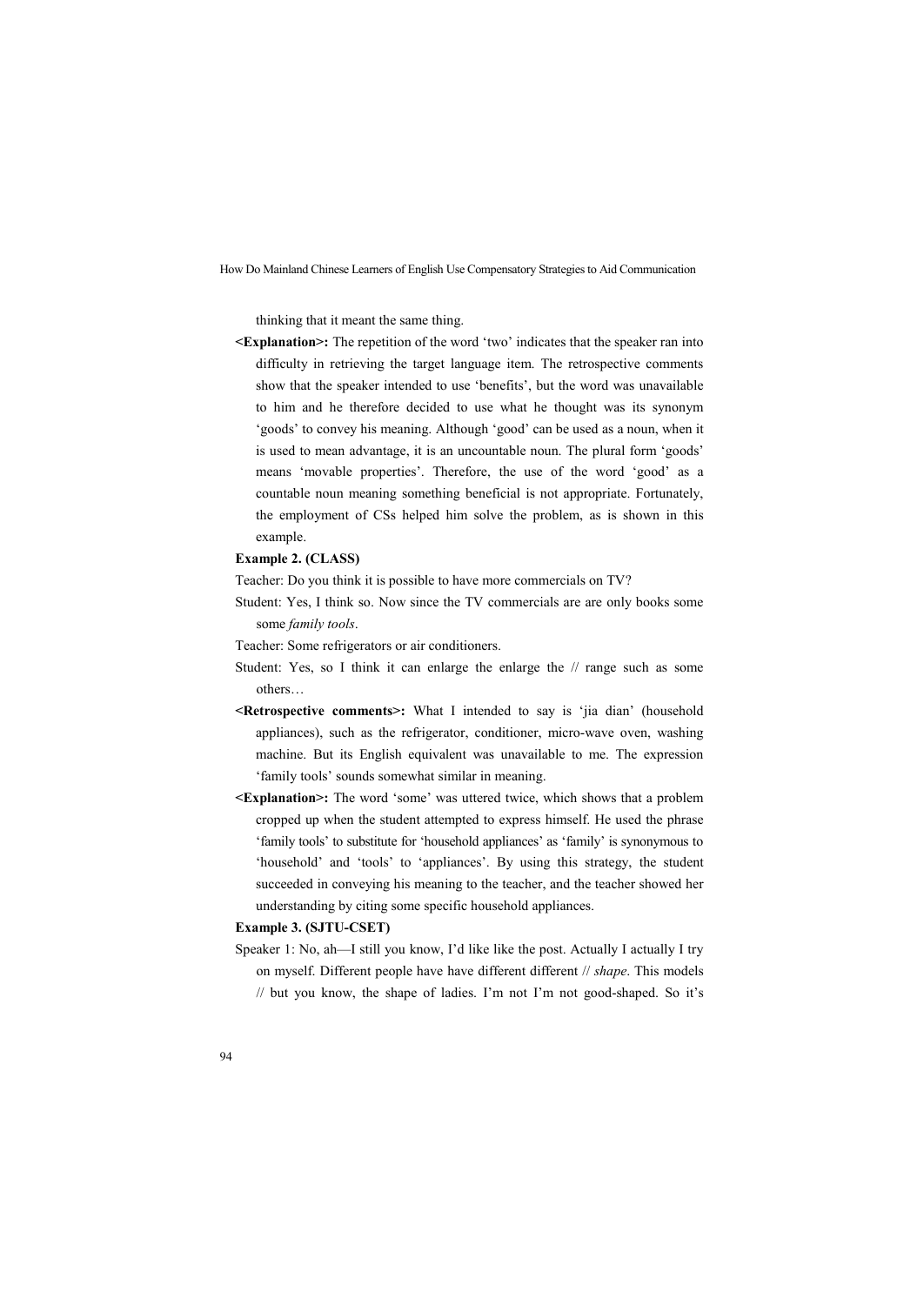maybe good for her // may not good for me.

- Speaker 2: Yeah, the classical should ah—the classical fashion for women ah always emphasized the ah—the (gesture showing grace) …
- **<Retrospective comments>:** I intended to say different people had different 'ti xing' (figure), but I forgot the exact word for it. Therefore I used 'shape' several times, hoping that my partner could understand me.
- **<Explanation>:** The repetitions of 'have' and 'different' mark the use of a CS when Speaker 1 experienced difficulty in retrieving the appropriate word. She used a synonym 'shape' to substitute for 'figure' in the hope that she could be understood by her partner. The use of a synonym was a solution to the lexical problem arising in the process of communication.

Synonym can be found a frequently used strategy. However, the problem for most Chinese learners while using a synonym is that they care most for the meanings of the synonymous words and neglect their collocations or the appropriateness of the words in the contexts. Therefore, collocation errors and inappropriateness often occur when they use a synonym to replace an unavailable word. This coincides with the fact that the study of CSs originates from error analysis. However, strategies do not lead to errors, and the occurrence of errors in interlanguage performance is not necessarily the result of the employment of CSs. The question is whether meaning or form should be the first consideration in judging a learner's communicative competence. This is a controversial issue that has been addressed by many researchers (Koprowski, 1999; Long & Robinson, 1998). However, what is commendable of CS use is that the meaning is successfully conveyed and the communicative goal can be reached.

**Superordinate term: Using a word, the meaning of which generalizes the meaning of the unavailable word Example 1. (CLASS)** Speaker 1: But I guess that the materials must be improved.

Speaker 2: Yes, I think so.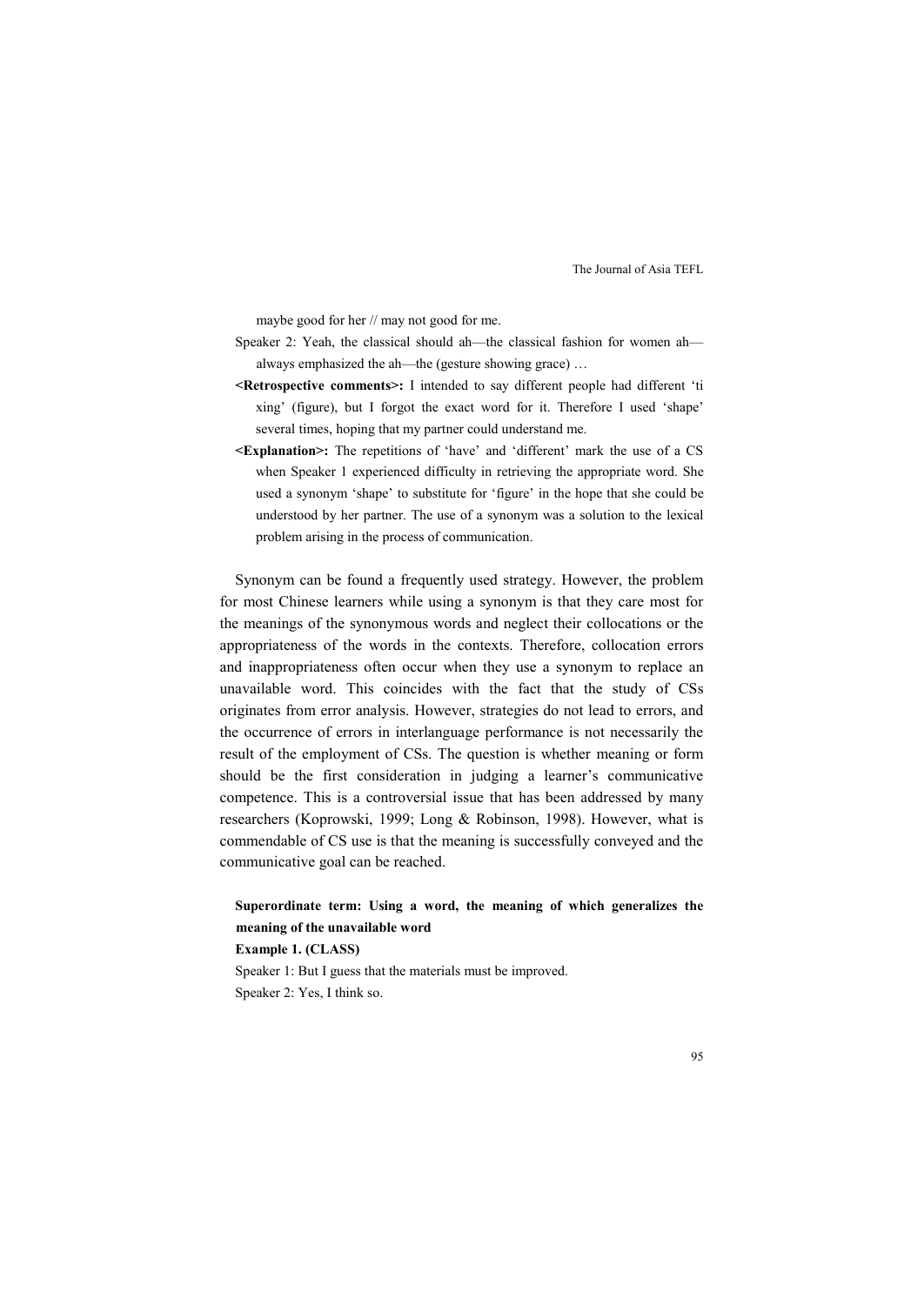Speaker 1: Yes, I guess that especially this for mask // a—nd such kind of *material*  get new techno // nology.

Speaker 2: I think so.

- **<Retrospective comments>:** I had no idea what materials they were. Besides, it's difficult for me to name materials in English. Using the word 'material' was safe and I could get my idea across in this way.
- **<Explanation>:** The pause prior to the word 'and' and the prolonged vowel /ə:/ in the pronunciation of this word signal a possible use of CSs. Possibly, it was not clearly shown what material it was in the picture, or the speaker did not know the English equivalent for the material. Under such circumstance, the speaker chose to use the superordinate term 'material' to avoid uttering the very word for this particular kind of material. By using a superordinate word, the speaker found a viable means to express her meaning.

In this example, the superordinate term is used to replace its relevant subordinate word, which is a relatively low frequency word. This might be due to the fact that learners are often taught the more general and common core words. These words are frequently repeated so that they can be retrieved more easily.

# **All-purpose word: Using a general, empty lexical item to replace a specific word that is unavailable to the speaker**

### **Example 1. (CLASS)**

- Student 1: And // when people // do *doing sports* with their // with their friends they're also having fun, and having fun, you know, is very make people // usually make people happy.
- Student 2: Yes, there are different different kind of sports // make usually make us healthy.
- **<Retrospective comments>:** They were playing sports games in the gymnasium in order to keep fit. But I failed to retrieve the words 'jian shen fang' (gymnasium) and 'jian shen' (keep fit). Therefore, I replaced these words with the phrase 'doing sports', thinking that it might serve the same purpose.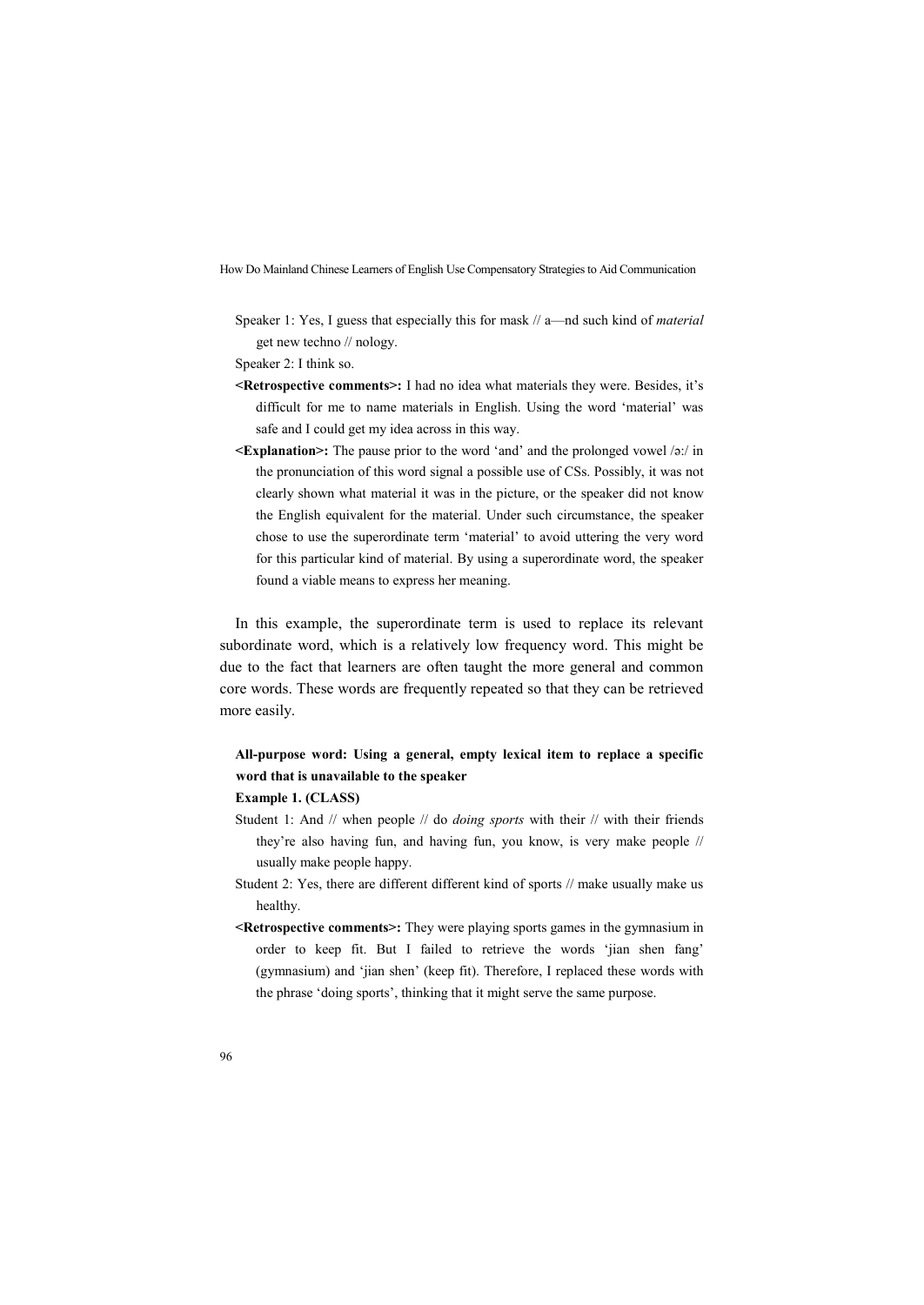**<Explanation>:** Two pauses and the repetition of 'do' indicate that Student 1 was confronted with a difficulty and groped to overcome it. The retrospective comments confirm that Student 1 had difficulty in retrieving the word 'gymnasium' and the phrase 'keep fit'. Therefore, he used an all-purpose word 'do' followed by 'sports' to replace 'keep fit in the gymnasium'. Student 2, though not knowing the specific sport mentioned by Student 1, tolerated the ambiguity and responded that all kinds of sports could make people healthy. By using the all-purpose word 'do', Speaker 1 succeeded in expressing himself and keeping the conversation channel open.

It is found that Chinese college learners tend to use all purpose words when they are unable to use the specific word to express themselves. Such words as 'do' and 'thing' are usually high-coverage words in language corpora so that it is easier for them to retrieve these words from their linguistic repertoire. These words occur more frequently to learners than other verbs or nouns in the process of learning the language, and they are more readily retrieved while learners are talking in the target language. Consequently, using all-purpose word is another CS with high frequency in speech data.

### **Analytic Strategies**

Analytic strategies involve the conceptual analysis of the originally intended concept by specifying characteristic features of the concept. Exemplification, repetition, restructuring, circumlocution, and semantic word coinage are all strategies of this type.

# **Exemplification: Using examples to make the meaning clear when the specific expression is not available**

#### **Example 1. (CLASS)**

Student 1: We should also do some something mm—around us to prevent the white pollution, just the use more nature nature nature thing not the the the (lower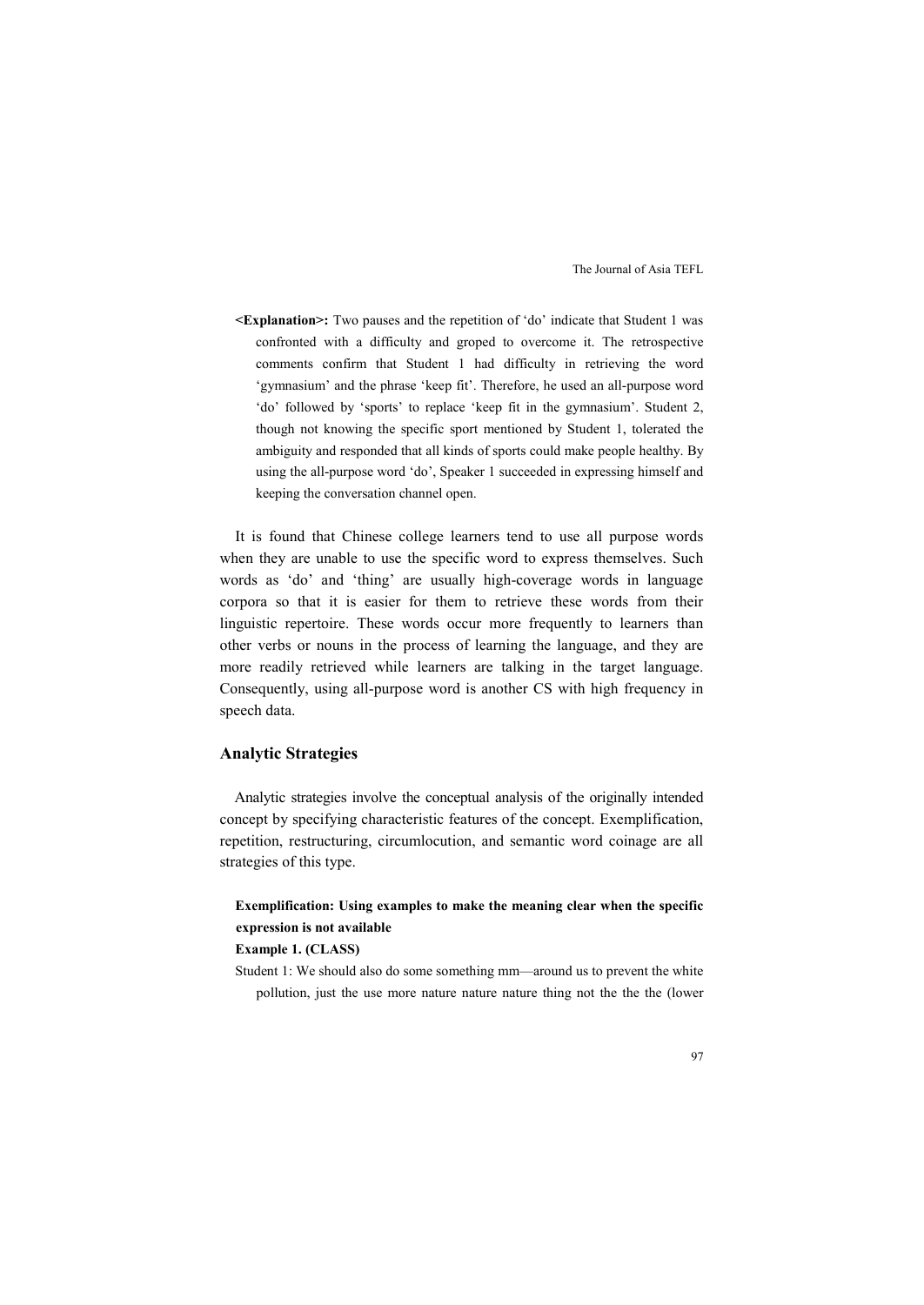voice) *such as plastic thing* I think. This is my opinion.

Student 2: Yes, I think you make a good opinion.

- **<Retrospective comments>:** What I intended to say was something not natural, something like 'hua he wu' (chemical compounds), but I didn't know its English equivalent. Therefore I took 'plastic thing' as an example to show what I meant.
- **<Explanation>:** The repetition of 'nature' and 'the' in a lower voice reveals that Student 1 experienced some problems when planning the subsequent speech. According to his retrospection, he anticipated the difficulty and was looking for a substitute. Therefore he cited 'plastic thing' as an example to refer to 'chemical compounds'. The response of Student 2 shows that he understood what Student 1 meant. The strategy that Student 1 employed facilitated their communication and worked well.

The example shows that exemplification is a useful strategy that can help learners achieve their communicative purpose when they have difficulty expressing themselves. But this strategy is not often used as a CS, possibly because when citing examples, learners may not necessarily encounter problems of communication. They use examples to explain in detail so as to be better understood by the listener.

# **Repetition: Repeating the uttered word or words when the learner has neither further linguistic knowledge nor world knowledge to rely upon**

### **Example 1. (NATURAL)**

- Speaker 1: Do you know the life of a spaceman?
- Speaker 2: The life of a spaceman?  $\mathcal{M}$ m—mm, they need a lot of training, they need a lot of hard training…
- Speaker 1: Yes, the environment in the space is different from from the earth. If they don't have train, they will not get used to it.
- **<Retrospective comments>:** I was not familiar with the life of a spaceman and the words related to the space. Therefore I repeated 'they need a lot of training' so that I did not feel embarrassed for not saying anything.
- **<Explanation>:** The lengthening of the nasal consonant /m/ and the retrospection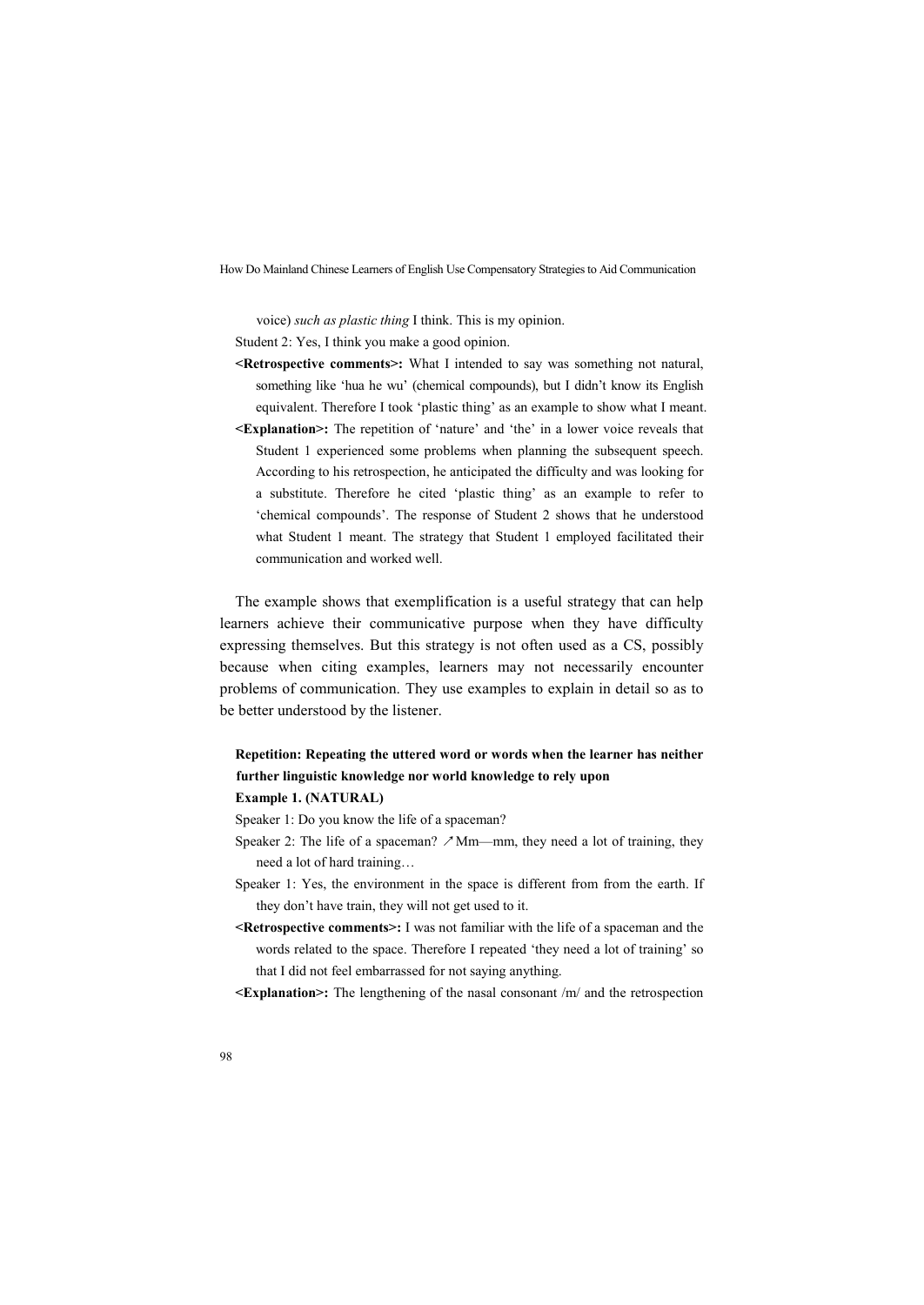indicate that Speaker 2 had difficulty expressing himself because of his inadequate command of the language or the insufficient knowledge about the topic. But he was reluctant to give up and thus repeated the utterance he had previously made, which enabled him to keep the communicative channel open and meanwhile to be more polite and less embarrassed.

#### **Example 2. (CLASS)**

- Student 1: I think people live in dormitory in campus ah—*relatively* is is ah *relatively* cheap and and living and *rent ah—ah—ah—rent* out of campus is *relatively* ah. // For many Chinese for a large amount of Chinese students // mm—they are not very very they are not very wealth, I think I think the large amount of the large amount of // had better live in campus and live the dormitory with ah—with their classmates.
- Student 2: Yes, I think live in the campus is is // the most suitable for a student.
- **<Retrospective comments>:** While repeating 'relatively', I was trying to recall the word 'ang gui' (expensive). It suddenly failed me though it seemed to be at the tip of my tongue. Therefore, I listed some reasons why Chinese learners usually lived on campus, and my interlocutor could easily figure out the word 'expensive'.
- **<Explanation>:** Student 1 faltered a lot in his utterance. Through the speech forms showing the frustration, there is little doubt that he was experiencing limitations and was groping to overcome them. When he could not retrieve the word 'expensive' from his mind at that particular moment, he had to keep on repeating the word 'relatively', hoping that the interlocutor could manage to work out his intended meaning through context. In fact, Student 2 understood him quite well and the communication went on smoothly.

It is found from the performance data that Chinese learners use the strategy of repetition most frequently. When asked about the reasons, some interviewees said that they were not willing to take risks and would rather repeat what they felt certain for fear of making mistakes or appearing incompetent. Others told the researcher that they got used to convergent thinking, which made them focus on the production of a single right answer. Still others felt that it was better to say something rather than giving up. But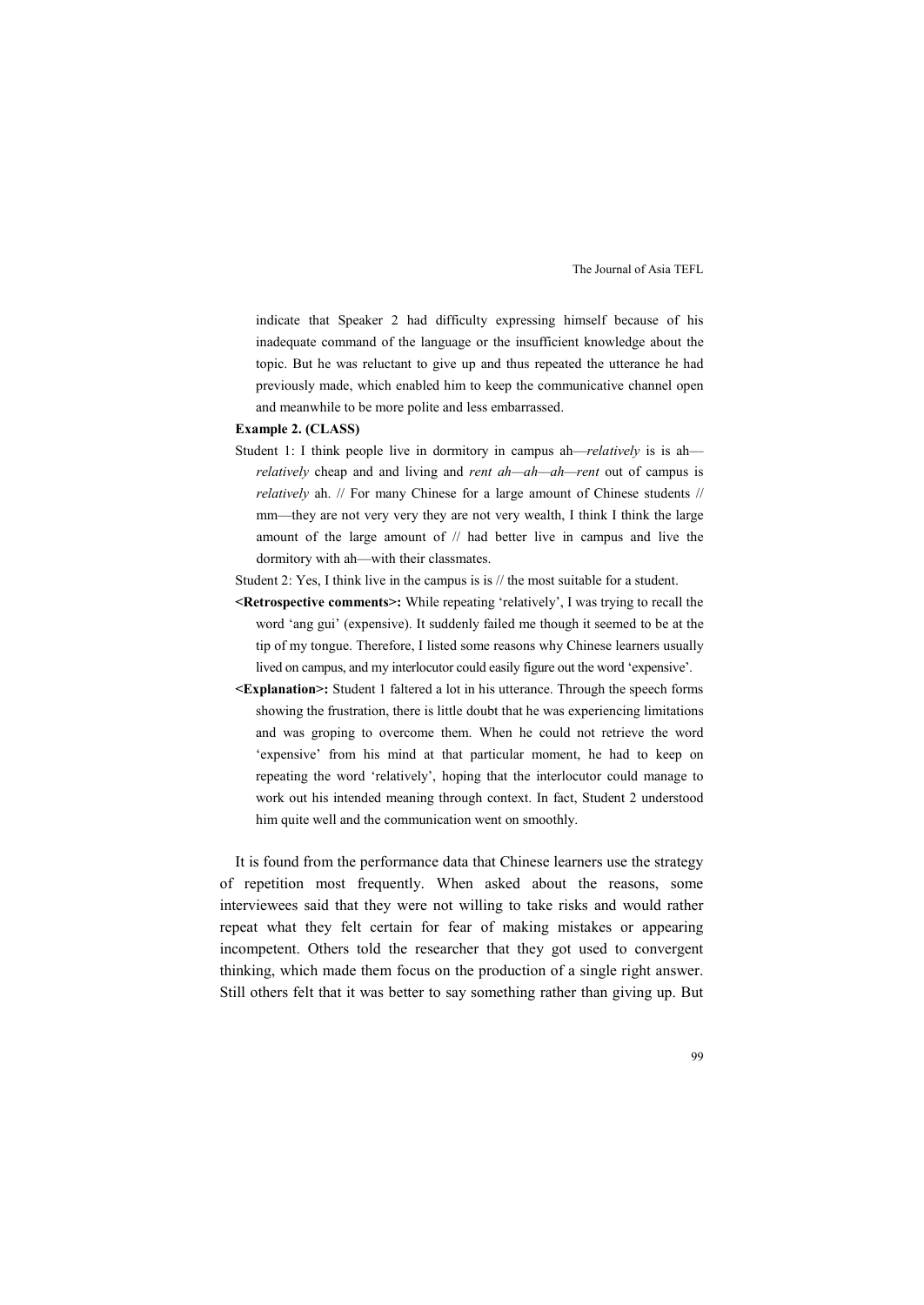when they found it hard to find an alternative means of expression, they resorted to the repetition of the previous utterance so that the communication would not break down. The strategy of repetition occurs more frequently in a testing environment possibly because the nervousness in oral English tests hinders their fluent production of speech.

# **Restructuring: Leaving the utterance unfinished and using an alternative sentence structure to communicate the intended message**

#### **Example 1. (NATURAL)**

- Speaker: So mm—I think ah—the most most favorite things we already chosen is to *chat with // chat using internet*.
- **<Retrospective comments>:** I could hardly go on with 'chat with' to express my intended meaning of using the internet. I felt I was wrong because 'chat with' should be followed by somebody. Therefore, I restructured my utterance.
- **<Explanation>:** When the speaker found that 'chat with' should be followed by a person and was against his original intention, he decided to use the present participle 'using' to suggest the way of chatting. Besides, this example shows that the speaker monitored his output in the process of speech production. When an error occurs, the strategy of restructuring can be used to correct it. Therefore, restructuring serves as a method of error correction as well.

#### **Example 2. (CLASS)**

- Student: *There're* // *sometimes the company* (SR) produce this food in mass production, and they sold it at very low price.
- **<Retrospective comments>:** After initiating the sentence by using 'there are', I felt so hard to continue that I had to reorganize the sentence by starting with 'the company'.
- **<Explanation>:** The speaker intended to use a 'there + be' structure to express himself. But after uttering 'there' to start the utterance, he found he had difficulty continuing. He then employed the strategy of restructuring and used 'the company' as a subject, changing the structure of the sentence accordingly.

#### **Example 3. (SJTU-CSET)**

Speaker: I think *the picture above, the disadvantage of the picture above* (SR) is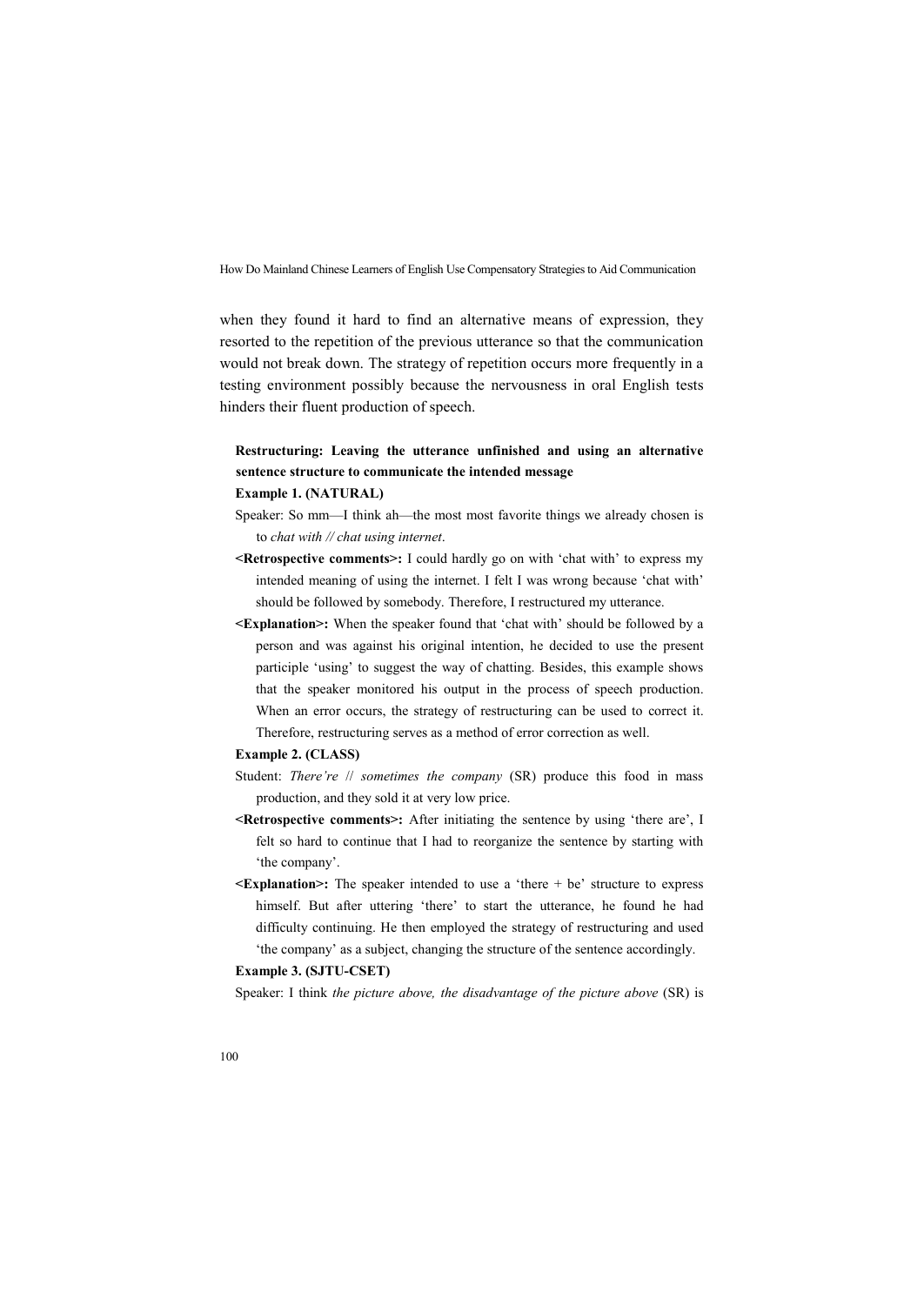maybe, mm—maybe what you eat is not very ah—very good ah—as good as the picture ah—below.

- **<Retrospective comments>:** I intended to talk about some disadvantages of eating in the open air. However, when I started with the expression 'I think the picture above', I felt something was lacking there and had to restructure my words by adding the phrase 'the disadvantage of' to my previous utterance.
- **<Explanation>:** The strategy of restructuring is usually marked by a self-repair, as shown in this example. The retrospection reveals that the speaker encountered problems in expressing himself and had to change his mind halfway through the utterance. He added a key word 'disadvantage' to the subject of the sentence and the sentence structure was thus changed. With such a change, the speaker felt that he was able to continue talking. In this way, the strategy of restructuring helped the speaker to express himself when he had some problems with the original plan.

It is found from the speech data that the strategy of restructuring is the second most frequently employed by Chinese learners in their speech production. In order to find out the possible reasons to explain this phenomenon, some speakers were interviewed. The following are some typical answers: "I am afraid of making pauses for thinking during the test and hasten to start taking immediately after the interlocutor has finished"; "I feel it impolite not to speak at once when it is my turn. But sometimes, when I have uttered something, I feel it not easy to continue and have to restructure the sentence after more thinking"; "I cannot organize my ideas and utterances well in advance as I do in writing. The time pressure exerted by a speaking task always makes me get started once it is my turn to speak. When I find it hard to go on with my original utterance, I usually restructure what I am going to continue with". On the basis of these viewpoints, the following conclusions can be reached:

Many Chinese learners start the execution of their utterance before they have established a complete plan. They are forced to use the strategy of restructuring in order to improve their utterances. They are eager to show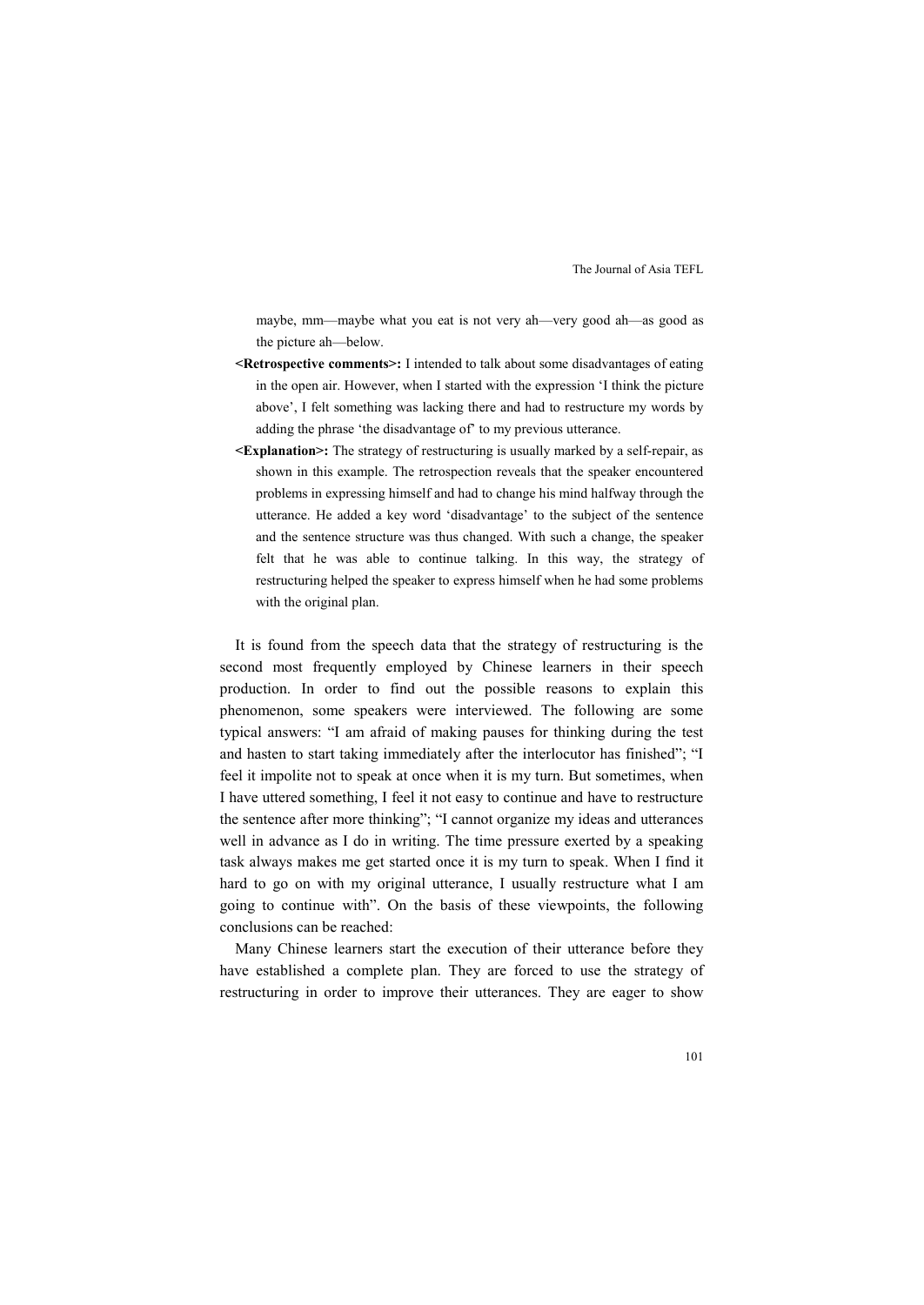their cooperativeness and politeness but, because of the processing time pressure and their inadequate linguistic resources, they are incapable of making fluent utterances and have to restructure the sentences they have already made. Since learners are more eager to cooperate and the processing time pressure is heavier in an oral test, this strategy is found to be employed more often in the testing environment than the natural and classroom environments.

# **Circumlocution: Describing the desired lexical item or giving its definition instead of using the appropriate target language item or structure Example 1. (NATURAL)**

- Speaker 1: Chinese people use mm mm—people use them while having having meals in a Chinese restaurant ah // or a Chinese family, just as you use forks and knives. Mm usually they are made of mm—bamboo, wood, etc.
- Speaker 2: Chopsticks, right? I like Chinese dish. It's part of Chinese culture.
- **<Retrospective comments>:** I forgot the word 'kuai zi' (chopsticks) although I had learnt the word before. But I knew what chopsticks were usually made of. I tried to explain it so that my interlocutor could understand me.
- **<Explanation>:** The lengthening of the nasal consonant /m/ shows that Speaker 1 was manifestly in trouble putting across what he wanted to say. When he could not retrieve 'chopsticks', he tried his best to describe the main features (made of bamboo, wood) and functional characteristics (use them while having meals in a Chinese restaurant or a Chinese family) of chopsticks. He even drew an analogy between 'chopsticks' and 'forks and knives'. The roundabout approach helped the speaker convey his meaning to the interlocutor. Judging from Speaker 2's response, Speaker 1 achieved his purpose and the strategy of circumlocution worked.

#### **Example 2. (CLASS)**

Student: The second picture describes a mother telling a boy to not use the plastic bag, they should use use ah—*good bag made of chemicals that that can be quickly changed into harmless things*.

Teacher: degradable bag.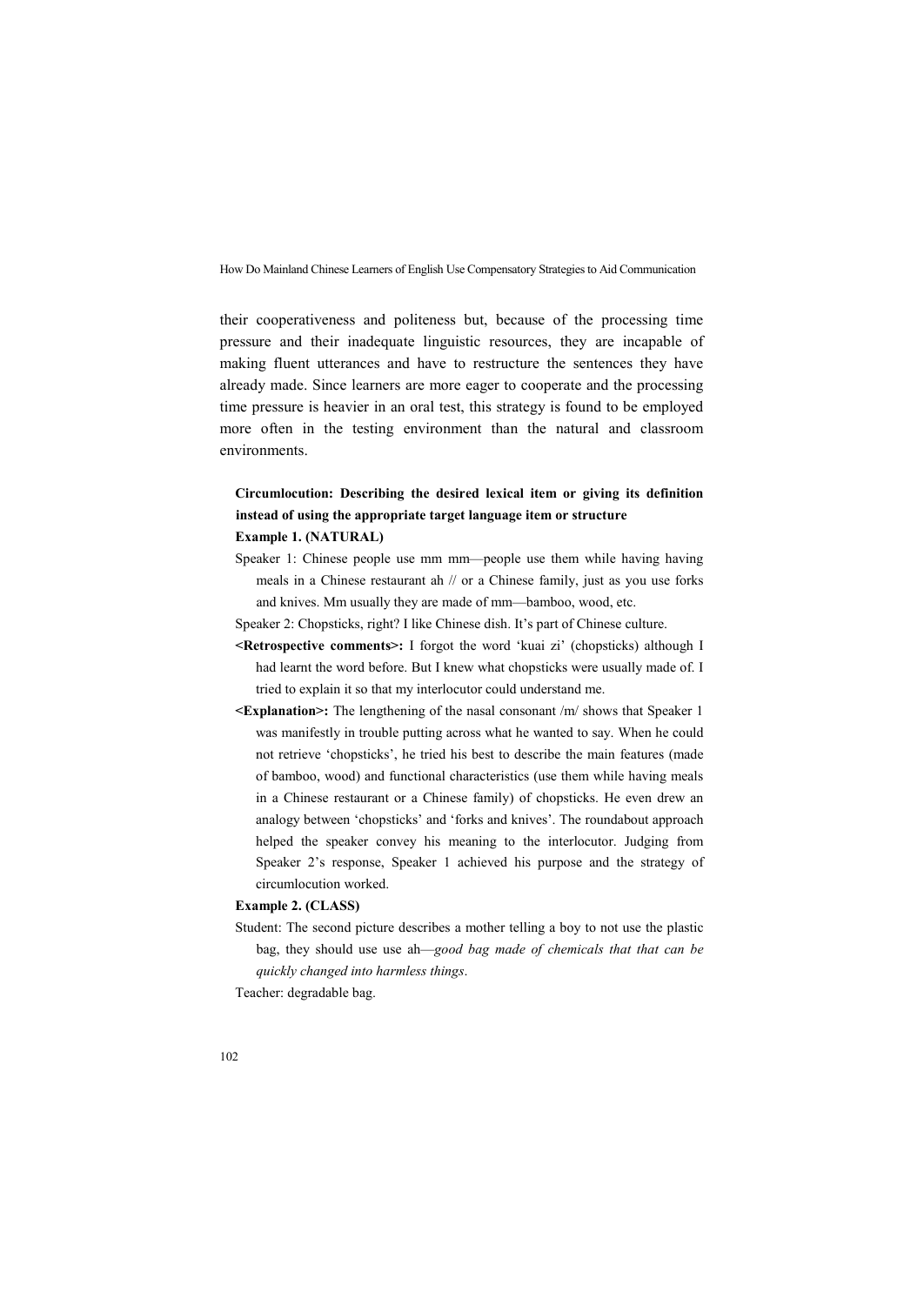- **<Retrospective comments>:** I didn't know how to say the word 'ke jiang jie' (degradable) but I tried hard to express what I meant to say. Later my teacher told me that the word was 'degradable'.
- **<Explanation>:** The repetition of 'use' and the utterance of the long vowel /α:/ signal the employment of the CS when the student wished to label a concept for which he did not have the lexical resources. Retrospective comments indicate that he had not learnt the word 'degradable' and had to adjust his way of expression so as to bring it within the scope of his encoding capability. He tried to say the word in circumlocutory way, thus the meaning was successfully conveyed with the help of this strategy.

#### **Example 3. (SJTU-CSET)**

- Student 1: But just like you say, in a big company, it is hard to *get your your mm working position*. After several years that is in a big company, I will change to a small company that will be better for my ah—future future progress.
- Student 2: But talk about the company, ah—we should we should consider ah—if the advantage overweigh the disadvantage…
- **<Retrospective comments>:** The word 'sheng zhi' (promotion) was unavailable to me, so I had to express my meaning in this way.
- **<Explanation>:** The repetition of 'your' and the utterance of 'mm' indicate that Student 1 experienced a problem when he attempted to express himself. Retrospective study reveals that his linguistic resources did not permit him to express his meaning successfully. As a result, he resorted to the CS and expressed himself by defining the word as 'get your working position'. Thus the use of circumlocution helped him circumvent obstacles to communication. And Student 2 succeeded in comprehending the intended meaning of the utterance produced by Student 1.

It is found that speakers often use the strategy of circumlocution in their utterance. This might be due to the fact that teachers usually give definitions and explanations in a target language when they intend to make students understand the meaning of a lexical item. Students are influenced by the teaching process and incorporate it into their own way of explaining a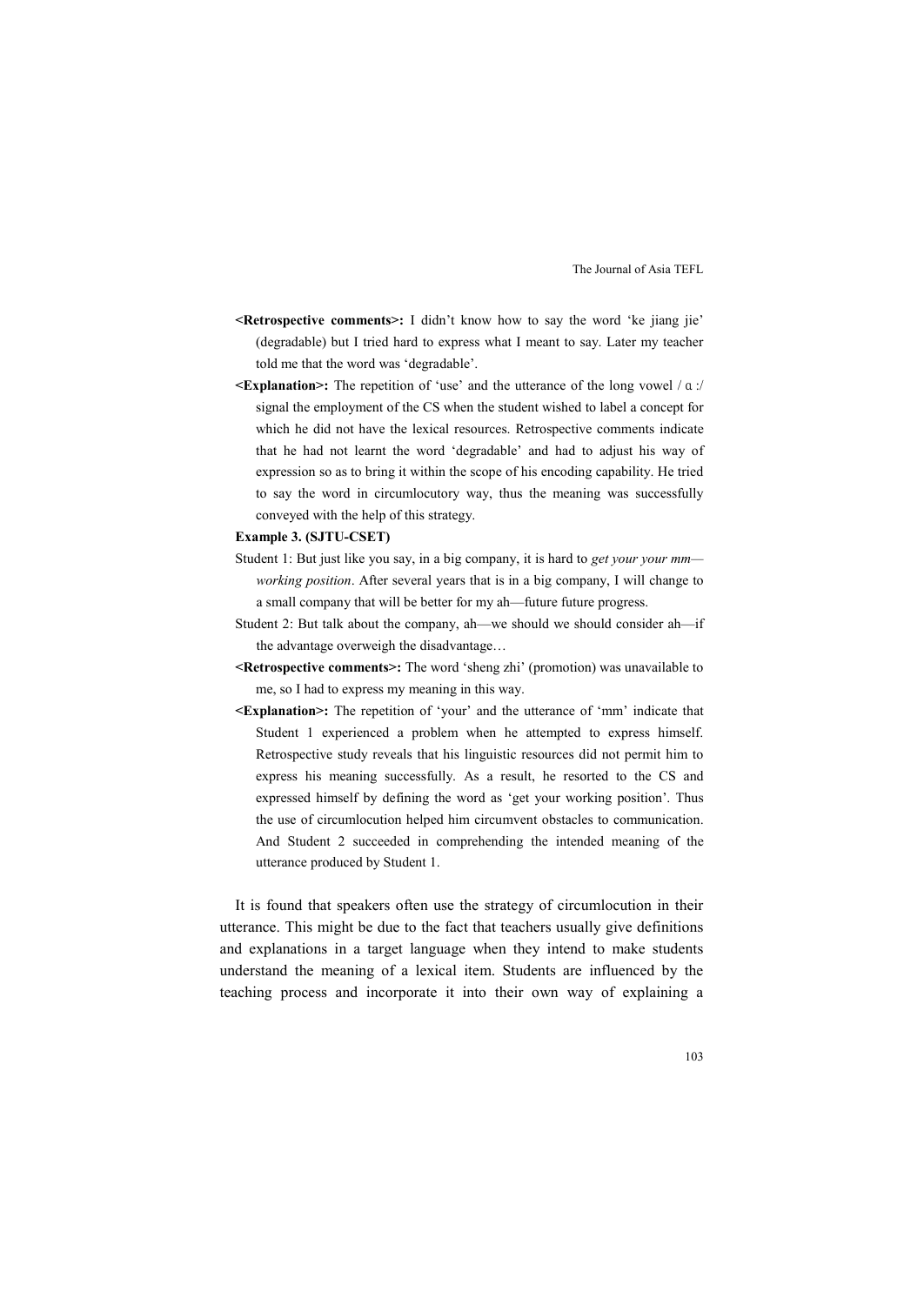difficult language item.

**Semantic word coinage: Creating a non-existent L2 lexical item in the target language on the basis of the analytic process in the mind to combine the meaning of two or more individual words**

#### **Example (CLASS)**

Student: My name my name is Jiang Yong and I'm her class // major // *majormate*.

- **<Retrospective comments>:** He is not my classmate. The schoolmate seems to cover too large a population. We study in the same department and therefore, the word 'major' flashed into my mind. For such words as classmate, schoolmate and workmate, the suffix '-mate' means people working or studying together. Therefore, I added '-mate' to make 'majormate', although I was not sure whether there was such a word 'majormate' in English.
- **<Explanation>:** The repetition of 'major' and the two pauses prior to 'majormate' indicate that the speaker was confronted with difficulty. The retrospection manifests what the speaker was thinking at that moment. At first, he intended to use the word 'classmate' but felt it inappropriate. Then, he coined a new word 'majormate' by selecting the conceptual feature of the target item 'major' and ' mate'. Although there is no such word as 'majormate' in English, the coinage of the word could at least help the speaker convey his intended meaning.

### **Code Strategies**

Code strategies are also called linguistic strategies in that they are employed by the manipulation of an individual's linguistic knowledge of a word form either through derivational rules of L2 or through referring to languages other than L2.

**Grammatical Word coinage**: **creating a new word by applying L2 morphological rules to an L2 word**

### **Example 1. (SJTU-CSET)**

Interlocutor: How important do you think it is to do something different on holiday? Speaker: Doing different things will make me to enlarge my my *knowingment*.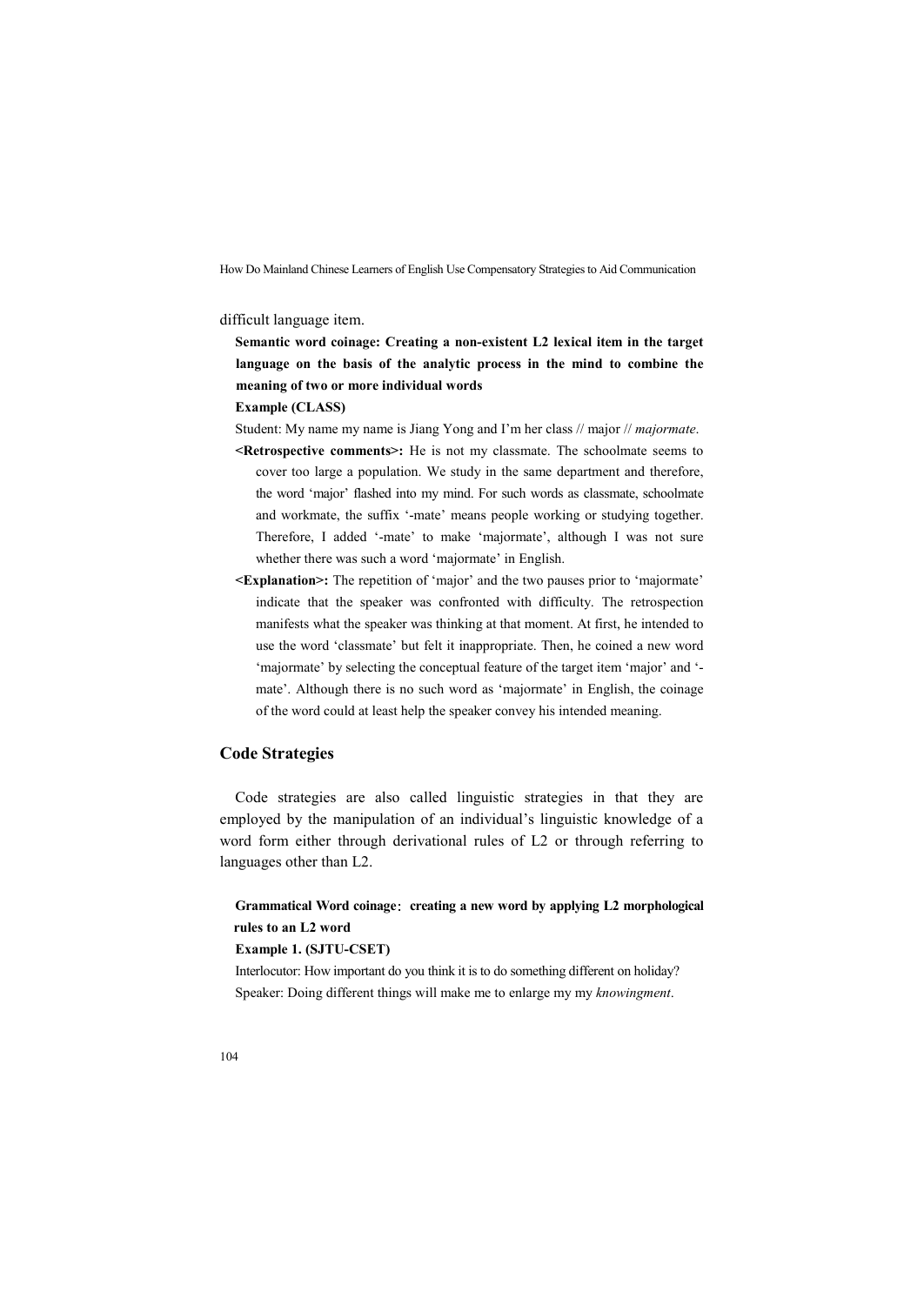- **<Retrospective comments>:** I intended to say my knowledge about the world. Yes, 'knowledge' might be a better word. But it was unavailable to me at that moment and I had to use 'knowingment' because 'knowing' plus 'ment' seemed to be a noun and I felt it very natural to say so.
- **<Explanation>:** The repetition of 'my' and the retrospective comments indicate that problems arose when the speaker attempted to express herself. She intended to say 'knowledge' but she failed to retrieve the word at that moment. Since the word 'know' was available to her, she changed the verb 'know' into a noun by adding suffix 'ing' and 'ment', thus coining a word. She was creating an L2 word by using L2 word formation rules.

# **Literal translation: Translating word by word from one's native language into the target language**

#### **Example 1. (NATURAL)**

- Speaker: Mm—it it can change your mind. I think once you already stuck in one things, your mind will *get larger* (laugh) you I think you (laugh) will *get larger and larger*. If you change your mind mm—relax and maybe you will mm—you will work more efficiently and study more effectively.
- **<Retrospective comments>:** What I intended to express was the feeling of exhaustion and dizziness after being engaged in something for several hours. 'tou da' entails such a meaning in Chinese. Therefore I uttered 'your mind will get larger' although I knew that I was not correct when I did so.
- **<Explanation>:** The use of a CS is displayed by the speaker's laughs in her utterance. She laughed because she knew what she had said was somewhat ridiculous. 'Wo de tou da le' is a Chinese metaphor which means that one has a headache when s/he is tired or exhausted. The speaker uttered the idiomatic expression from L1 verbatim into L2, which demonstrated a typical example of literal translation.

#### **Example 2. (CLASS)**

- Speaker: I think I also like mm—chatting mm—mm—chatting by the computer because *there was words*: 'in the Internet no none knows you are a dog'
- **<Retrospective comments>:** I think I have learnt that expression, but it was not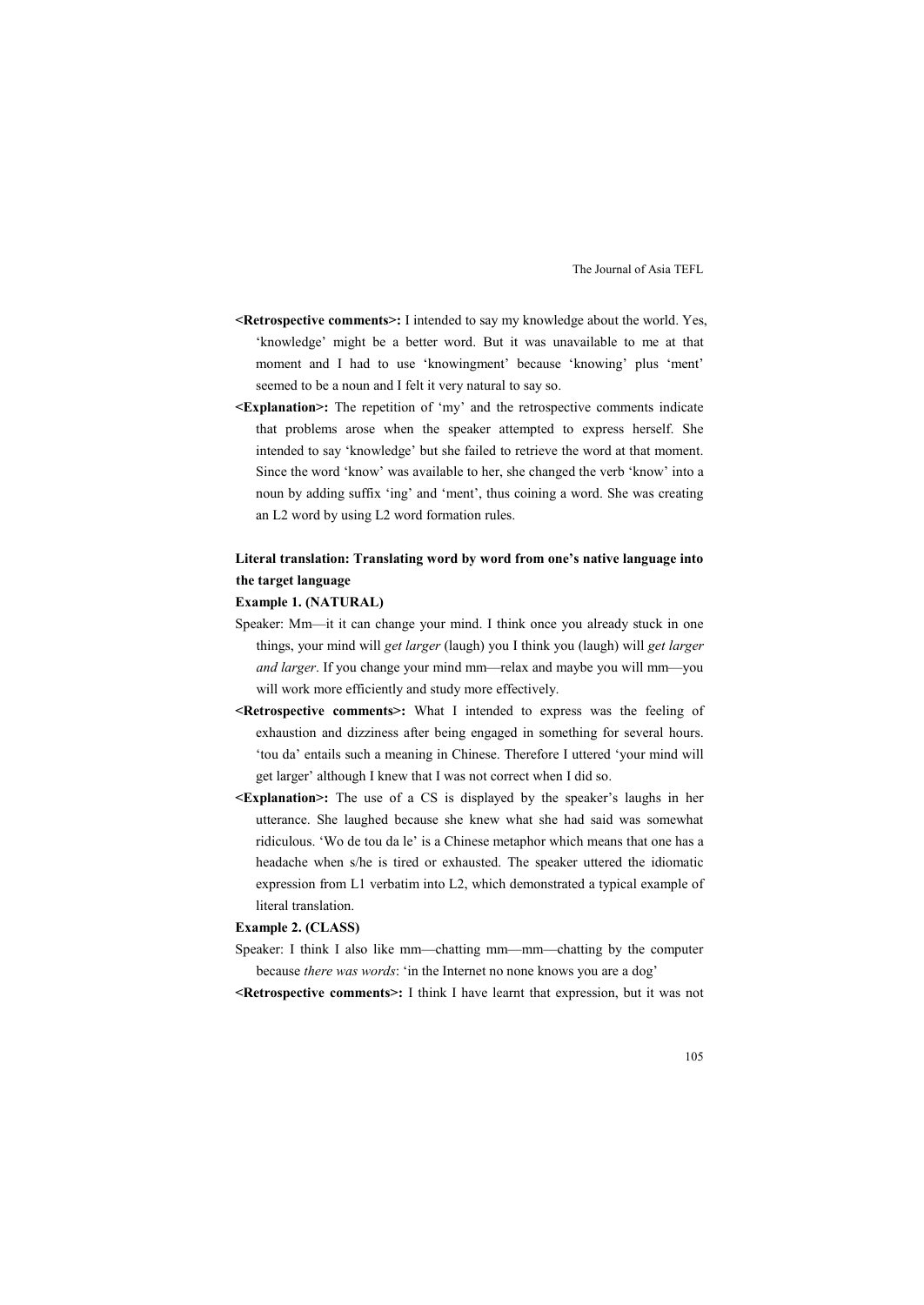available to me at that moment. The expression 'there was words' occurred to me.

**<Explanation>:** There are no overt indications that the speaker was using a CS because his speech production did not look as if he was encountering any difficulty. But the speaker's retrospective comments clearly indicate that literal translation was used. The speaker translated the Chinese expression 'you zhe yang yi ju hua' (as the saying goes), word for word, into the target language expression 'there was words'. By simply slotting English equivalents, the speaker was trying to make an English sentence with a Chinese syntax. It seems that the native language syntactic structure for such an expression has been transferred to the target language. Since literal translation can help learners achieve their communicative purpose, it is frequently employed by Chinese college learners.

It is found that many of the utterances produced by Chinese learners are the literal translation of the Chinese equivalent. This can be explained by the fact that in the process of interlanguage development, the native language plays a very important role and influence the production of the second language. Learners are influenced by their native language so that they are likely to translate the Chinese expression, word for word, into the target language expression. But sometimes, literal translation will result in utterances that are not only inappropriate but actually incorrect by native standards. What is commendable is that the problem has been solved and communication continued.

# **Code-switching/borrowing: Using L1 words with L1 pronunciation in L2 speech Example 1. (NATURAL)**

- Speaker: What I mean is  $//$  the food contains high  $//$  high  $//$  fat such as  $//$  just as (SR) the *// MAI DANG* // *MAI DANG LAOS* the fast food just him has said, the fast food is convenient, but its // its nutrien // nutri // no nutrious.
- **<Retrospective comments>:** I often see 'mai dang lao' at the gate of McDonald's. But I have never seen their English equivalent. I always read them as Chinese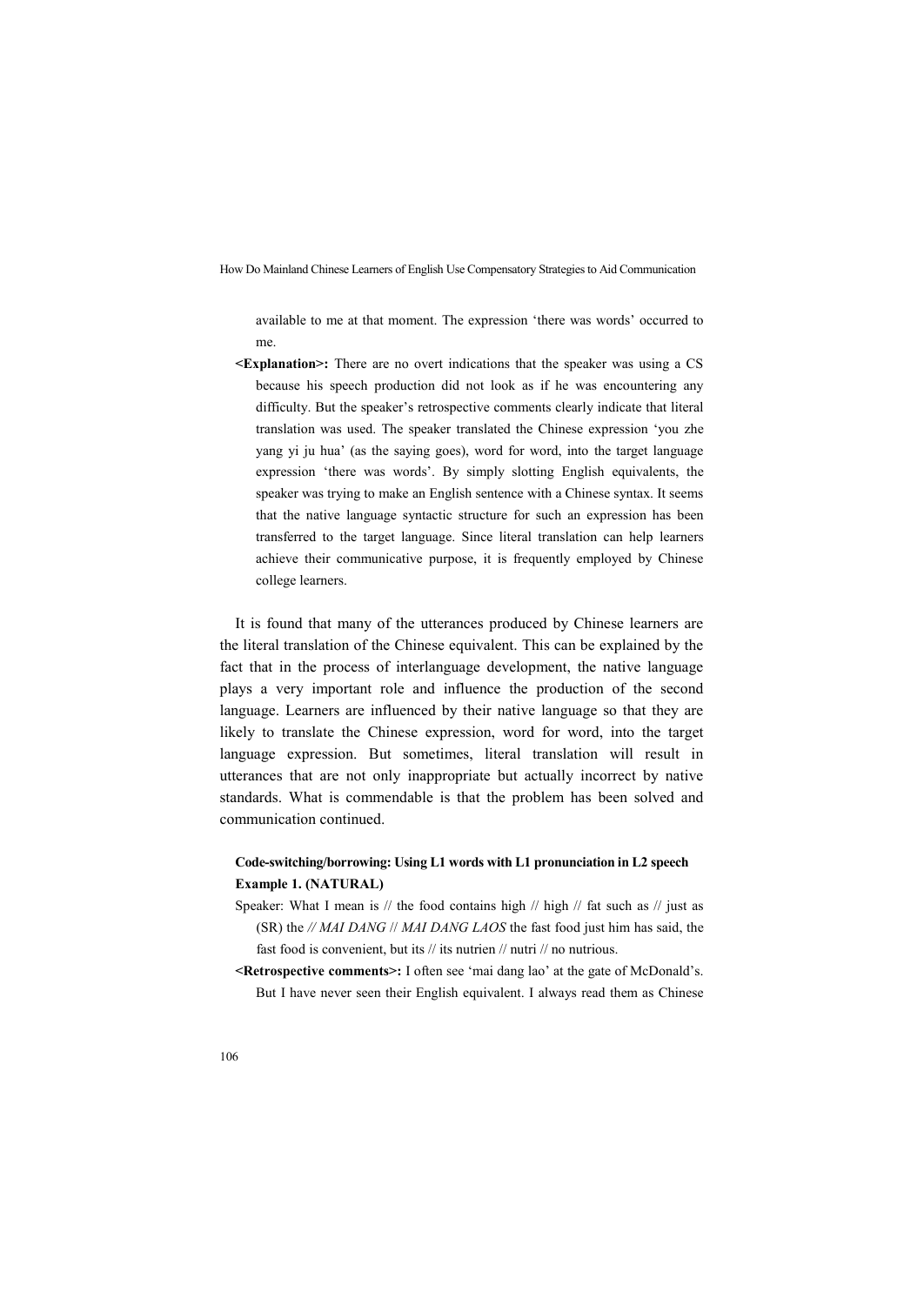words. Therefore, when I was trying to say McDonald's in English, I had no other choice but switch to Chinese.

**<Explanation>:** The repetition of 'high', the pauses and the self-repair are all indicators of the employment of a CS. Retrospective comments also suggest that the speaker ran into difficulty due to insufficient linguistic resources. The fast food chains, McDonald's, are everywhere in China. But what the speaker had noticed was its Chinese equivalent 'mai dang lao'. Since McDonald's was unavailable to the speaker, she had to switch to Chinese. She managed to get her intended meaning across by code-switching.

#### **Example 2. (CLASS)**

- Student 1: I also the nature // the nature (laugh) *zi ran bao hu qu* is also very important to protect wild life, especially some some // wild lives // the number is very low. // I think it's a good way to protect the animal.
- Student 2: Yes, I I agree with your opinion.
- **<Retrospective comments>:** I didn't know the English equivalent to 'zi ran bao hu qu' (nature reserve). It might be 'nature' plus something but I was not sure of it. I had to switch to Chinese, which in my opinion might be safer because my partner was a Chinese.
- **<Explanation>:** A false start, the repetition of the words 'the nature' and the laugh are all CS markers, which show that Student 1 had difficulty in expressing himself. In his attempt to communicate, Student 1 inserted a native expression, untranslated, into the interlanguage utterance to make himself understood by his partner. By using the strategy of code-switching, he succeeded in getting his meaning across.

The strategy of code-switching is more frequently employed in natural and classroom environments. It is sometimes accompanied by the appealing strategy (e.g., how to say …). In the current research, code-switching occurred more often in the class taught by Chinese teachers because learners were aware that code-switching was useless when they communicated with a native speaker. They could only appeal for help from their peers by code switching when the native speaker was present, which reduced the frequency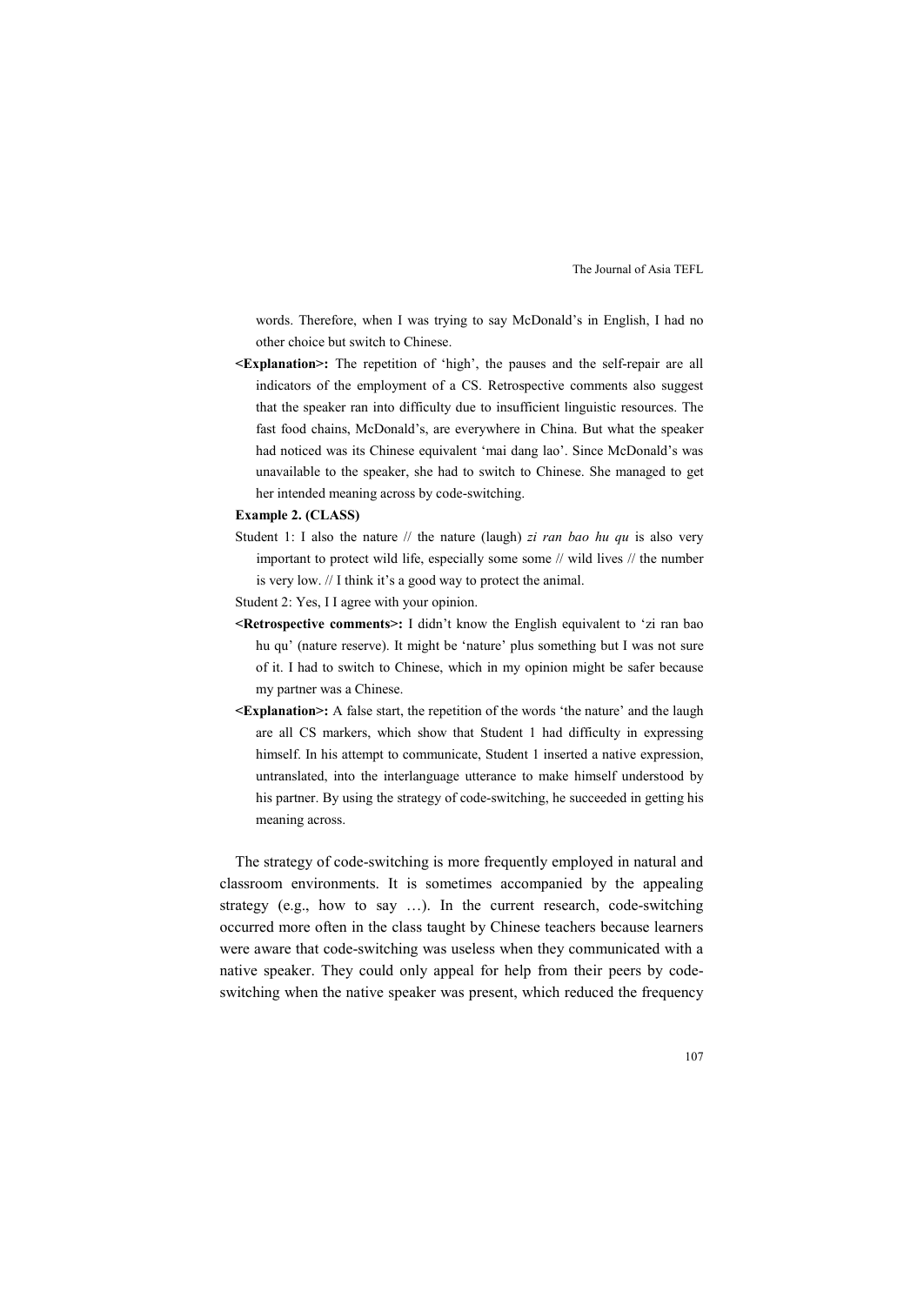of the use of this strategy. Besides, code-switching is scarcely employed in a test, as one of the interviewees said: "I think it is inappropriate to switch to Chinese in an oral English test. But in free conversations or classroom interactions where all my interlocutors are Chinese, I sometimes switch to Chinese, hoping that my interlocutor can tell me the English equivalent to the problematic word."

To sum up, the following tables will be clear demonstrations of compensatory strategies used by Mainland Chinese college learners of English. The compensatory strategies are ranked according to the frequencies of occurrence in learners' speech performance (See Table 2) and the difference of some compensatory strategies used in the three communicative environments are shown in Table 3.

| THE FTUJULILIES OF COMPUNSATORY STEALL PLA |                          |           |                    |  |  |
|--------------------------------------------|--------------------------|-----------|--------------------|--|--|
| No.                                        | Communication strategies | Frequency | Percentage $(\% )$ |  |  |
|                                            | Repetition               | 240       | 22.47              |  |  |
| 2                                          | Restructuring            | 137       | 12.83              |  |  |
| 3                                          | Circumlocution           | 115       | 10.77              |  |  |
| 4                                          | Literally translation    | 110       | 10.30              |  |  |
| 5                                          | All-purpose word         | 107       | 10.02              |  |  |
| 6                                          | Synonym                  | 78        | 7.30               |  |  |
|                                            | Code switching           | 63        | 5.90               |  |  |
| 8                                          | Formulaic speech         | 54        | 5.06               |  |  |
| 9                                          | Superordinate terms      | 49        | 4.59               |  |  |
| 10                                         | Grammatical word-coinage | 43        | 4.03               |  |  |
| 11                                         | Semantic word-coinage    | 39        | 3.65               |  |  |
| 12                                         | Exemplification          | 33        | 3.09               |  |  |

**TABLE 2 The Frequencies of Compensatory Strategies**

**TABLE 3**

| The Differences of Strategy Use in Three Communicative Environments |         |           |                          |  |  |
|---------------------------------------------------------------------|---------|-----------|--------------------------|--|--|
| Communication strategies                                            | Natural | Classroom | Testing                  |  |  |
| repetition                                                          |         |           |                          |  |  |
| restructuring                                                       |         |           |                          |  |  |
| code-switching                                                      |         |           | $\overline{\phantom{0}}$ |  |  |
|                                                                     |         |           |                          |  |  |

Note: (+ more frequent; - less frequent)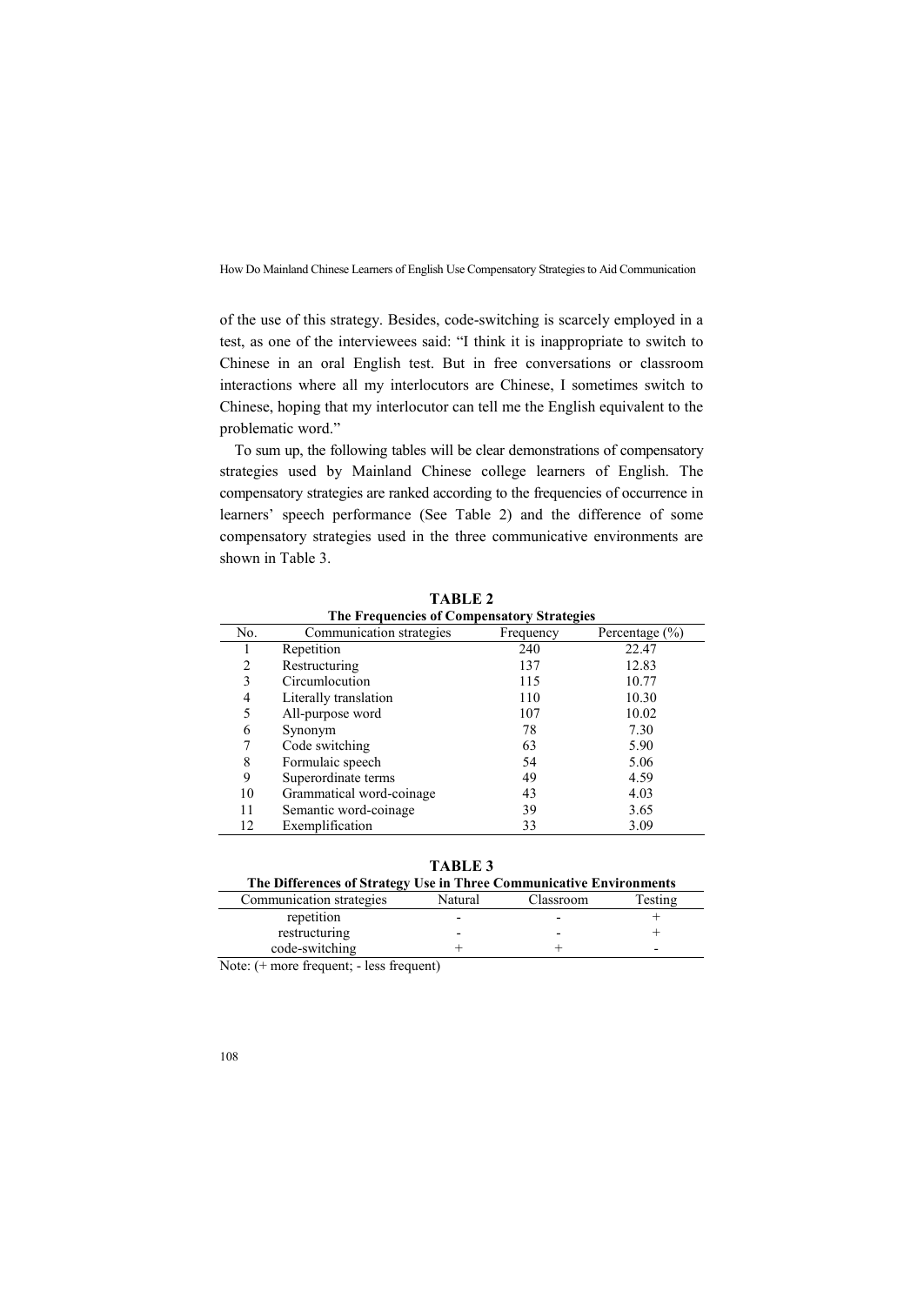### **CONCLUSION**

The study aims to investigate how Chinese mainland learners at a later stage of English learning employ compensatory strategies to enhance communication. It yields some similarities to and differences from other studies.

## **Reasons for the Similarities and Differences**

The fact that Chinese mainland college learners use a lot of compensatory strategies to aid communication is different from Poulisse's (1990) finding that in general, advanced learners use fewer compensatory strategies. It shows that Chinese learners, although at the later stage of English learning, still have much difficulty in expressing themselves and find it necessary to use strategies to compensate for inability in speaking. This is because in the past 10 years of English learning, focuses were usually on abilities of reading and writing rather than speaking. Learners had not enough chances to develop speaking abilities so that when they are required to perform the speaking tasks, they find it difficult to retrieve resources in their mind and have to resort to compensatory strategies for communication.

The result that repetition and restructuring are more frequently used than any other compensatory strategies is similar to He and Liu's (2004) findings. But He and Liu found that restructuring was more frequent than repetition for advanced learners of English. But the current study shows that it is repetition that ranks first. The possible reason for this difference is that the postgraduate students, although at a higher stage of English learning, may not necessarily be advanced learners of English. Since little attention was paid to the practice of speaking in their previous English learning, some of them who have little difficulty in reading are still at an initial level as far as spoken English is concerned. They hesitate a lot when speaking English and have to use the strategy of repetition very often.

In the current study, no difference was found in the use of compensatory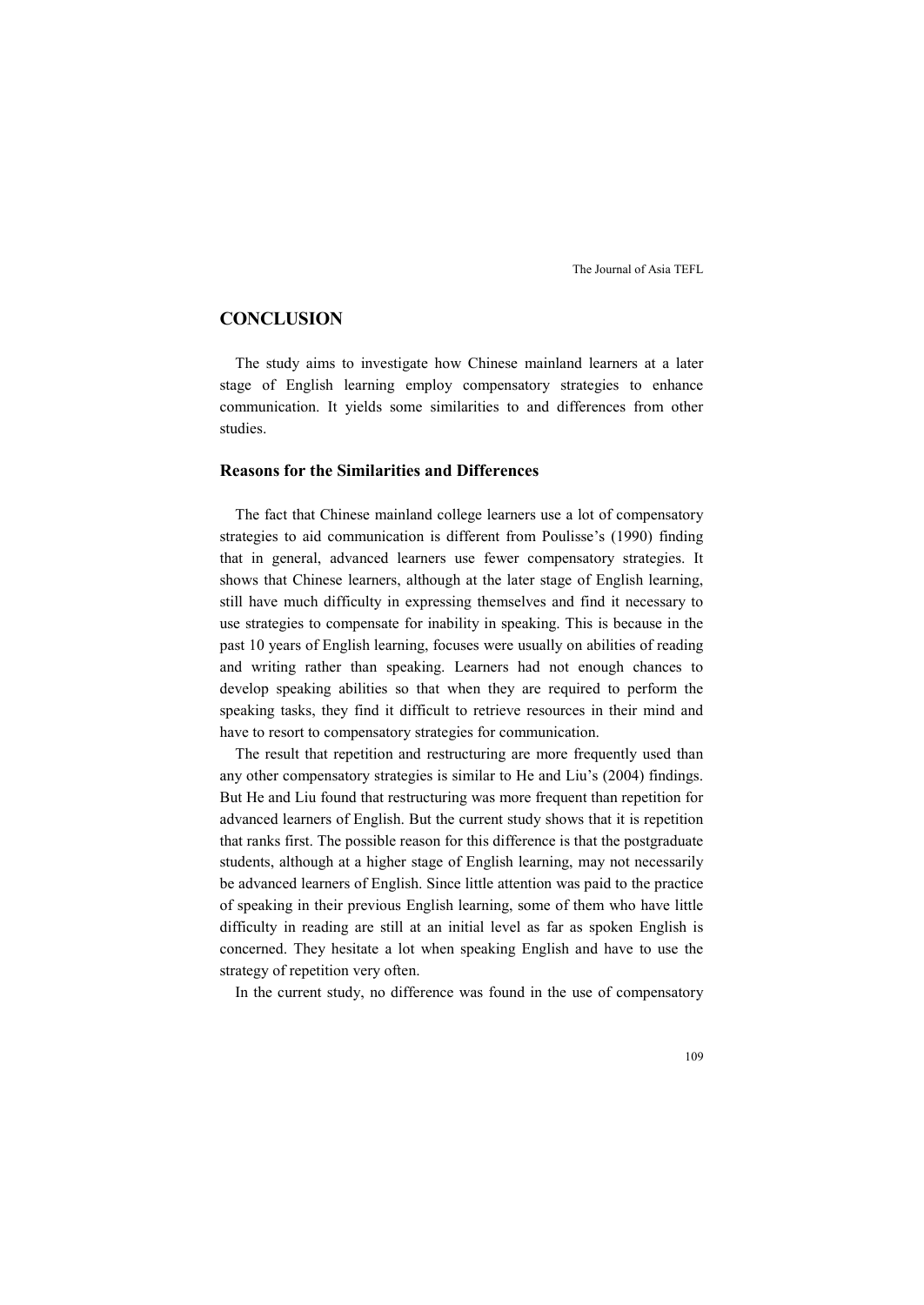strategies between communications in the natural and the classroom environment. This is similar to Haastrup and Phillipson (1983) who found that there was little difference in the selection of CSs between natural and controlled communicative tasks. But our study shows that difference occurs in the testing environment, which is in line with Bialystok (1990) who maintains that the strategies used in the speech made in a classroom would be different from those used in a test. But Bialystok also argues that strategies used in the classroom interaction is different from those used when chatting with a friend, but our study shows that there are not much difference as far as compensatory strategies are concerned. The reasons for this phenomenon might be that learners at a higher level of learning, esp. postgraduates, tend to be more easily adaptable to a classroom learning environment because they have been involved in classroom learning for a long time. Besides, due to their age and life experiences, these learners tend to establish a more casual and close relationship with teachers. Therefore, when communicating in a classroom, learners are just as relaxed as they are in a natural conversation.

#### **Findings**

The analysis of the speech data leads to the following findings:

Firstly, the taxonomic structure of compensatory strategies is supported by the performance data. Compensatory strategies can be further divided into conceptual and code strategies while conceptual strategy is made up of holistic and analytic strategies. All these categorizations and sub-categorization of strategies are illustrated with examples from the speech data. Therefore, the examples in the qualitative studies lend strong support to the taxonomy presented.

Secondly, some compensatory strategies are more frequently employed by Chinese learners while they encounter problems in utterance. These strategies include repetition, restructuring, circumlocution, literal translation, synonym and use of all-purpose word. However, whether the same result is applicable to learners in different cultural context is a question requiring further research.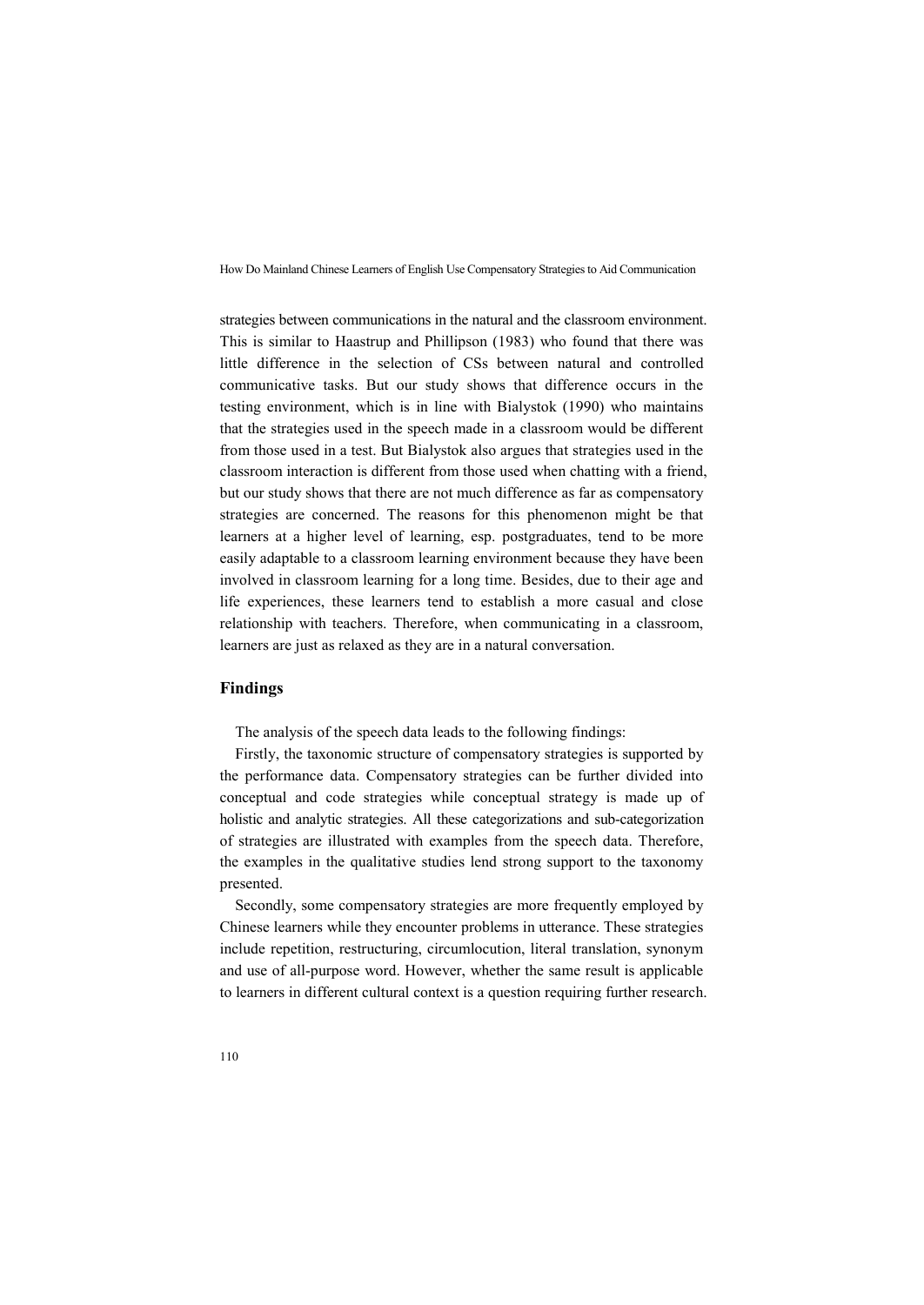Thirdly, some strategies that are often listed in most researchers' taxonomy (Dörnyei, 1995; Dörnyei & Scott, 1997; Færch & Kasper, 1983; Yule & Tarone, 1997; Willems, 1987) cannot be found in Chinese learners' speech data and thus omitted in our study. For example, foreignizing, which refers to using an L1 or L3 word by adjusting it to L2 phonology or morphology, does not appear in Chinese learners' speech. The reason might be that the phonological and morphological systems of the Chinese language are different from those of English so that Chinese learners hardly use this strategy to compensate for a problematic word. Fourthly, some strategies are likely to be employed in certain communication

environments. For example, code–switching is more likely to appear in natural and classroom environments but scarcely found in a test. On the other hand, repetition and restructuring occur more often in a test than in a natural or classroom environment.

Finally, the use of some strategies might result in speech errors. For example, speakers do not pay attention to the collocation of words when they use a synonym to replace a word they do not know. Literal translation may lead to an incorrect syntactic form. As we know, the research of CSs originates from error analysis (Selinker, 1972). However, strategies do not necessarily result in errors, and errors cannot be regarded as indicators of CSs (Færch, 1984).

### **Implications for Teaching**

Since strategic competence has been recognized as one of the integral components of communicative competence, and compensatory strategies, among all CSs, are most beneficial to successful communication, the teaching of these strategies seems more necessary. Although it is still controversial as to whether CSs can be taught, most researchers agree on the benefit of teaching (Brett, 2001; Dörnyei, 1995; Faucette, 2001; He & Liu, 2004; Maleki, 2007). The current study shows what strategies are over-used and under-used so that teachers can appropriately arrange for and guide the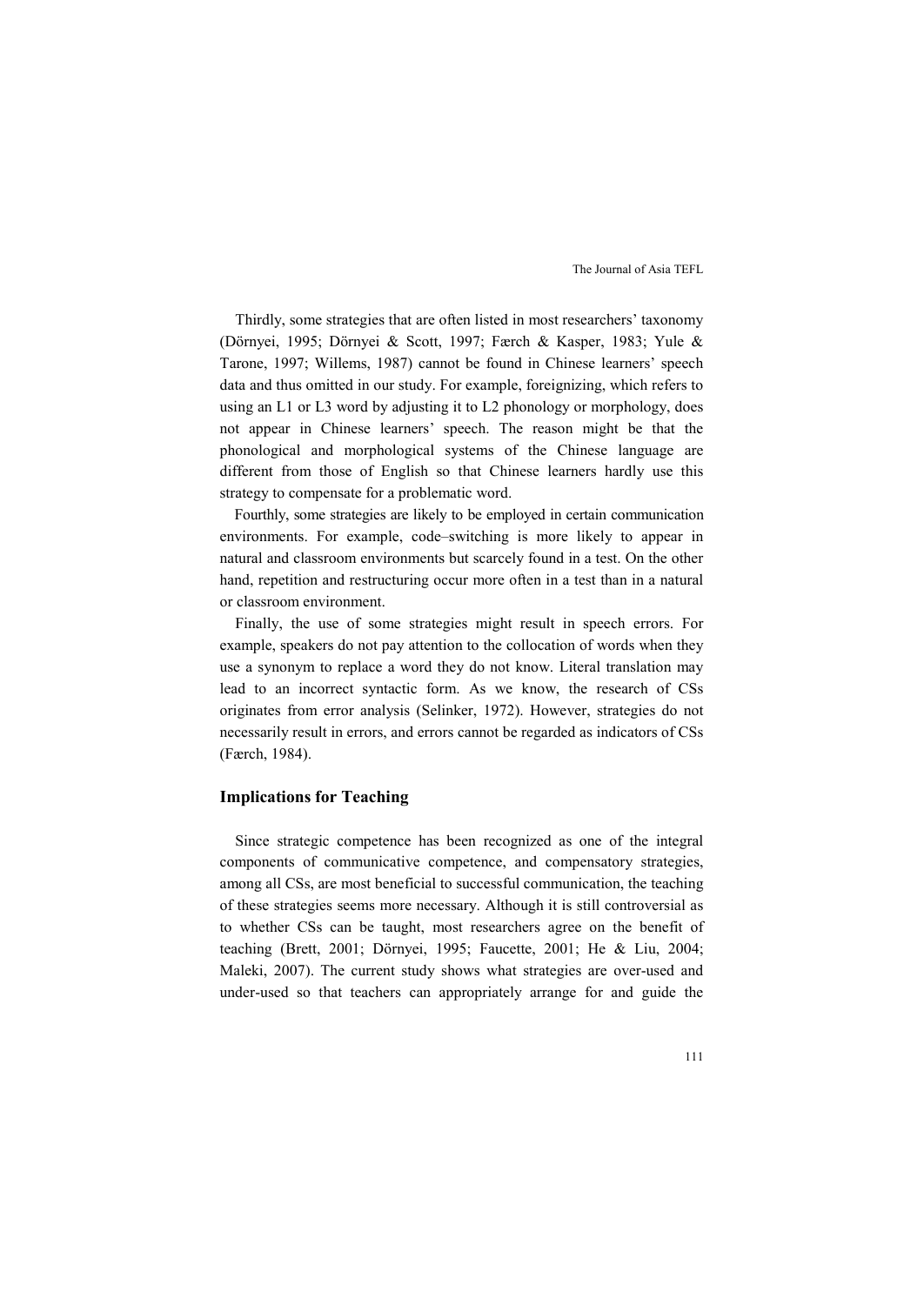training and teaching of CSs according to different learning situations. For example, the over-use of repetition might impede fluency. Teachers might therefore suggest using fillers, such as 'actually', 'you know', 'how can I put it' instead of frequently resorting to the strategy of repetition. The use of fillers can not only help learners produce a more fluent utterance but also overcome the processing time pressure in an oral test. Some other strategies such as formulaic speech and exemplification are under-used. Therefore, teachers are supposed to encourage learners to familiarize themselves with more formulaic expressions, which can be very constructive to the accuracy and fluency of speech (Kuiper, 2000; Lancker-Sidtis & Rallon, 2004; Wray, 2002). They can also help learners to use more examples to illustrate their ideas if they find difficulty in expressing themselves.

Besides, language teaching involves not only passing on new knowledge but making learners be conscious of linguistic behavior as well (Chen, 1990; Nakatani, 2005). The current study enables learners to be aware of what strategies they use and how they use them to facilitate communication. Thus, the learners can be more conscious of these strategies and be able to use them when they encounter communicative problems in the future. They can also be informed of what strategies are over-used or under-used with regard to different occasions. For example, although repetition and restructuring strategies can be helpful in communication, the over-use of these strategies in testing will give the impression of lacking fluency and influence the score of the test. Therefore, learners have to be encouraged to use some other compensatory strategies such as formulaic speech, circumlocution, synonym, etc. so as to enhance their performance in the test. All in all, the more learners are aware of their behaviors, the better they can use compensatory strategies to offset the deficiency brought about by the lack of linguistic resources and achieve successful communication.

For the above considerations, the following are the suggested steps for strategy training for Chinese learners whose reading and speaking abilities are not at the same level of development.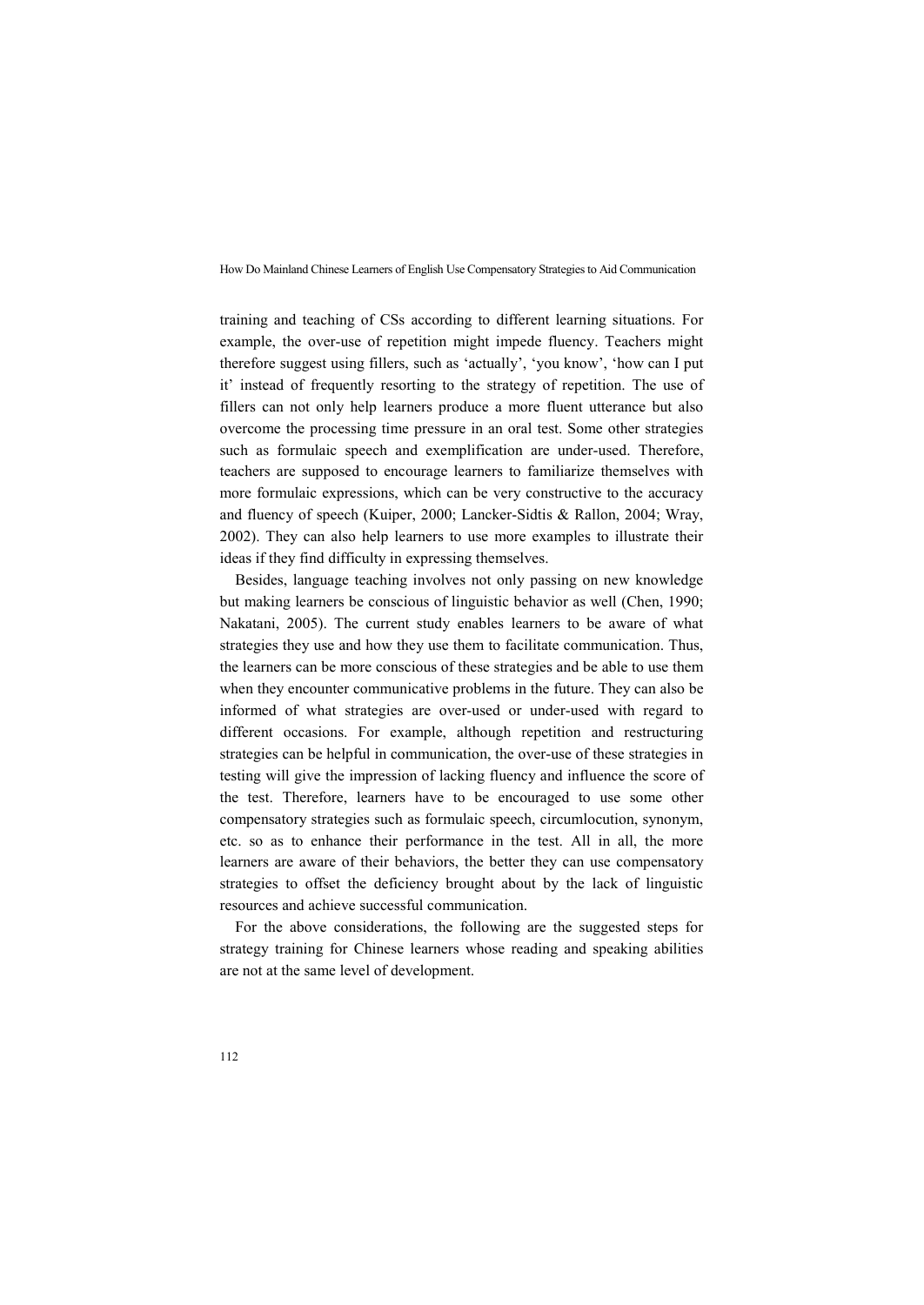- 1) Make learners be aware that communication strategies can help increase their potentials in English speaking.
- 2) Encourage learners to use communication strategies to compensate for deficiency in speaking abilities.
- 3) Indicate the cultural difference in the use of strategies.
- 4) Provide learners with the knowledge of what strategies are over-used and under used, esp. in different communicative environments.
- 5) Design tasks for the training of specific strategies with regard to learners' current situation of strategy use.
- 6) Provide learners with more opportunities of practice in authentic communication.

# **THE AUTHOR**

*Li Zhang* is a PhD in applied linguistics and an associate professor in the School of Foreign Languages of Shanghai Jiao Tong University. Her current research interests cover second language acquisition and computer-mediated communication. Her recent publications include The Study and Application of Communication Strategies (2008), The Influence of Presenting New Words in Semantically-Related and Semantically-Unrelated Sets to the Second Language Vocabulary Acquisition with Yue Sheng (2009 to be published) and Needs Analysis of Undergraduate English Curriculum: An Investigation of Learners in Shanghai Jiao Tong University with Xin Zeng (2009 to be published).

Email: zhangli@sjtu.edu.cn

*Tongshun Wang* is a professor in the School of Foreign Languages of Shanghai Jiao Tong University. His research area covers second language acquisition, syllabus design and teaching material development. His publication includes Graduate English (ME) for the 21st Century (2006), New Horizon Graduate English (2008), etc. He is also the general editor for Current Research Books in Applied Linguistics (2008-2009) published by Shanghai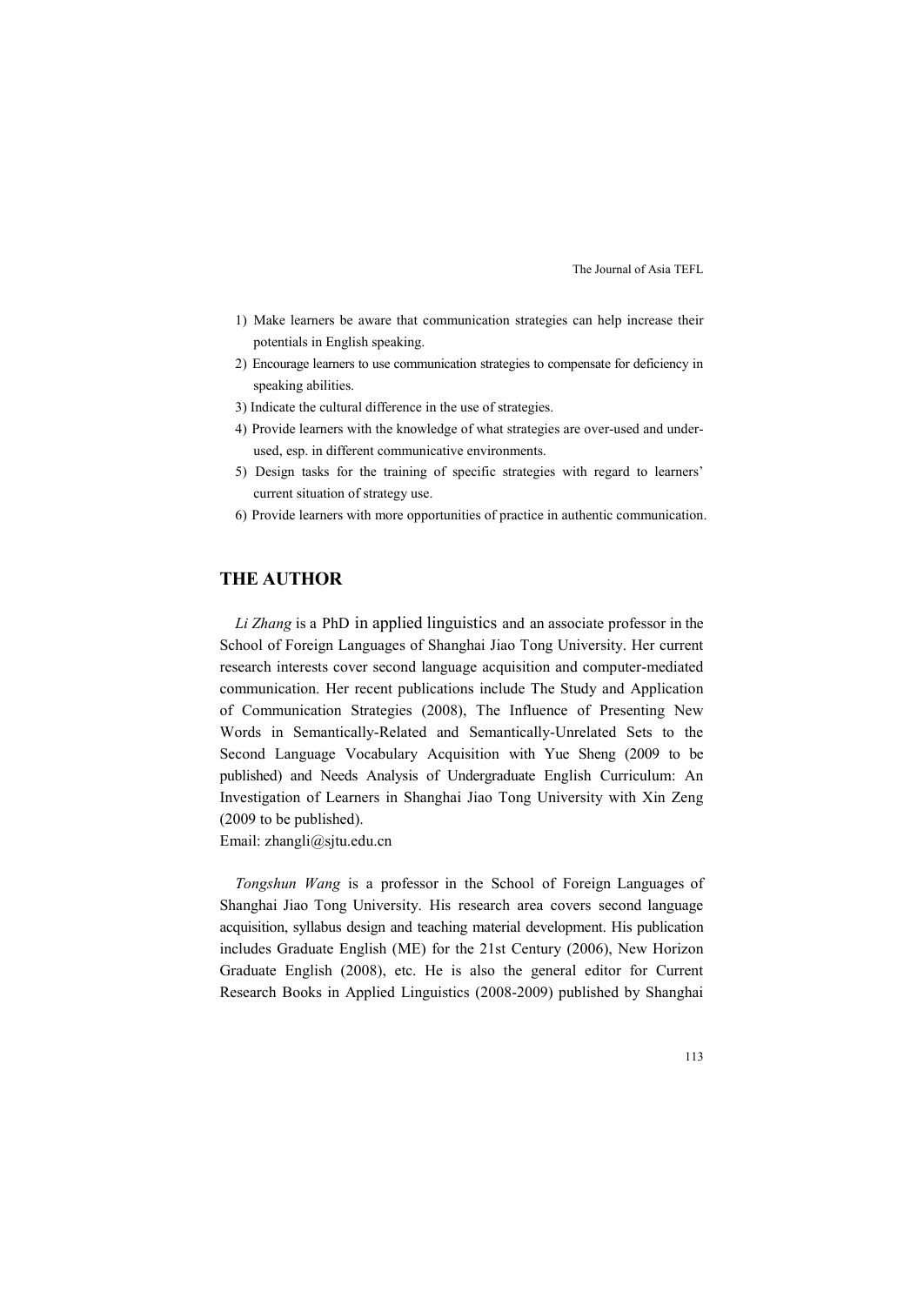Jiao Tong University Press. Email: tswang@sjtu.edu.cn

*Yue Sheng* is an associated professor in Shanghai University of Engineering Science. His research area covers computer-mediated language teaching and learning and teaching material development. His recent publication includes New College English Fast Reading (2006) with Hong Ma and College English Lexical Course (2008) with Jianqiang Lin. Email: sheng.yue@163.com

### **REFERENCES**

- Bialystok, E. (1990). *Communication strategies: A psychological analysis of secondlanguage use*. Oxford: Basil Blackwell.
- Brett, A. G. (2001). Teaching communication strategies to beginners. *Language Learning Journal, 24*, 53-61.
- Chen, Si-Qing. (1990). A study of communication strategies in interlanguage production by Chinese EFL learners. *Language Learning, 40*, 155-187.
- Dörnyei, Z. (1995). On the teachability of communication strategies. *TESOL Quarterly, 29*, 55-85.
- Dörnyei, Z., & Scott, M. L. (1997). Communication strategies in a second language: Definitions and taxonomies. *Language Learning, <sup>47</sup>*, 173-210.
- Ellis, R. (1994). *The study of second language acquisition*. Oxford: Oxford University Press.
- Færch, C. (1984). Strategies in production and reception—some empirical evidence. In A. Davies, C. Criper, & A. PR Howatt (Eds.), *Interlanguage* (pp. 49-70). Edinburgh: Edinburgh University Press..
- Færch, C., & Kasper, G. (1983). Plans and strategies in foreign language communication. In C. Færch & G. Kasper (Eds.), *Strategies in interlanguage communication* (pp. 20-60)*.* London: Longman.
- Faucette, P. (2001). A pedagogical perspective on communication strategies: Benefits of training and an analysis of English language teaching materials. *Second Language Studies, 19*(2), 1-40.
- Gullberg, M. (2006). Handling discourse: Gestures, reference tracking, and communication strategies in early L2. *Language Learning, 56*, 155-196.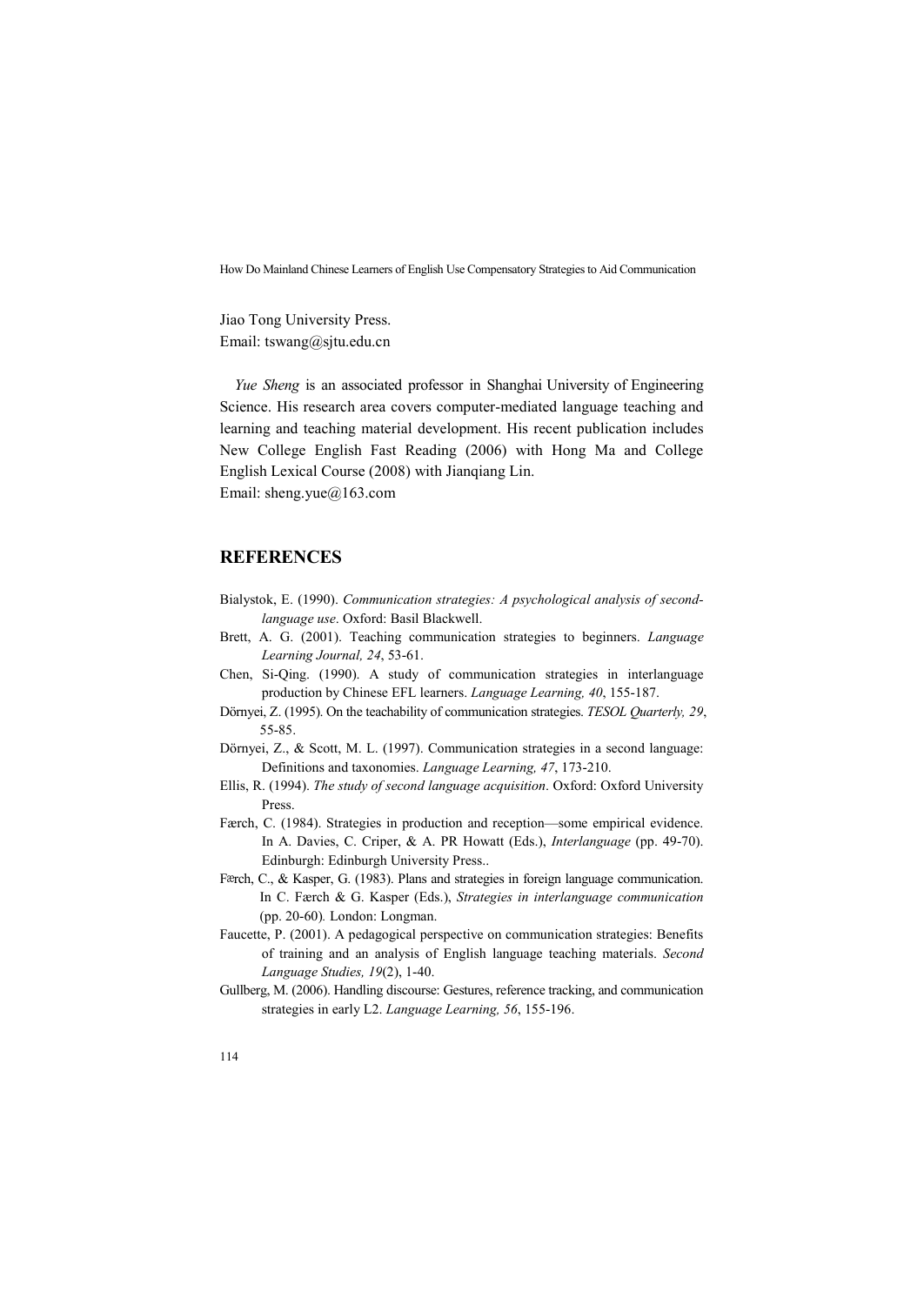- Haastrup, K., & Phillipson, R. (1983). Achievement strategies in learner/native speaker interaction. In C. Færch & G. Kasper (Eds.), *Strategies in interlanguage communication* (pp. 140-158)*.* London: Longman.
- He, L., & Liu, R. (2004). Corpus-based investigation into communication strategies in CET – SET. *Foreign Languages Research, 83*, 60-65.
- Kasper, G. (1997). Beyond reference. In G. Kasper & E. Kellerman (Eds.), *Communication strategies: Psycholinguistic and sociolinguistic perspectives* (pp. 345-360)*.* New York: Longman.
- Kellerman, E. (1991). Compensatory strategies in second language research: A critique, a revision, and some (non-)implications for the classroom. In R. Phillipson, E. Kellerman, L. Selinker, M. S. Smith, & M. Swain (Eds.), *Foreign/second language pedagogy research: A commemorative volume for Claus F*æ*rch* (pp.142-161). Clevedon, England: Multilingual Matters.
- Koprowski, M. (1999). The power of strategic competence and the need for a focus on form. Retrieved from the World Wide Web: http://www.cels.bham.ac.uk/resources/essays.html.
- Kuiper, K. (2000). On the linguistic properties of formulaic speech. *Oral Tradition, 15*, 279-305.
- Lancker-Sidtis, D. V., & Rallon, G. (2004). Tracking the incidence of formulaic expressions in everyday speech: Methods for classification and verification. *Language & Communication, 24*, 207-240.
- Long, M., & Robinson, P. (1998). Focus on form. In C. Doughty & J. Williams (Eds.), *Focus on form in classroom second language acquisition* (pp. 15-41)*.* Cambridge: Cambridge University Press.
- Macaro, E. (2006). Strategies for language learning and for language use: Revising the theoretical framework. *The Modern Language Journal, 90*, 320-337.
- Maleki, A. (2007). Teachability of communication strategies: An Iranian experience. *System, 35*, 583-594.
- Nakatani, Y. (2005). The effects of awareness-raising training on oral communication strategy use. *The Modern Language Journal, 89*, 76-91.
- Nakatani, Y. (2006). Developing an oral communication strategy inventory. *Modern Language Journal, 90*, 151-168.
- Poulisse, N. (1990). *The use of compensatory strategies by Dutch learners of English.* Enschede, Holland: Sneldruk.
- Selinker, L. (1972). Interlanguage. *IRAL, 10*, 209-231.
- Tarone, E. (1977). Conscious communication strategies in interlanguage: A progress report. In H. D. Brown, C. A. Yorio, & R. Crymes (Eds.), *On TESOL'77* (pp. 194-203). Washington DC: TESOL.
- Tarone, E. (1980). Communication strategies, foreigner talk, and repair in interlanguage.